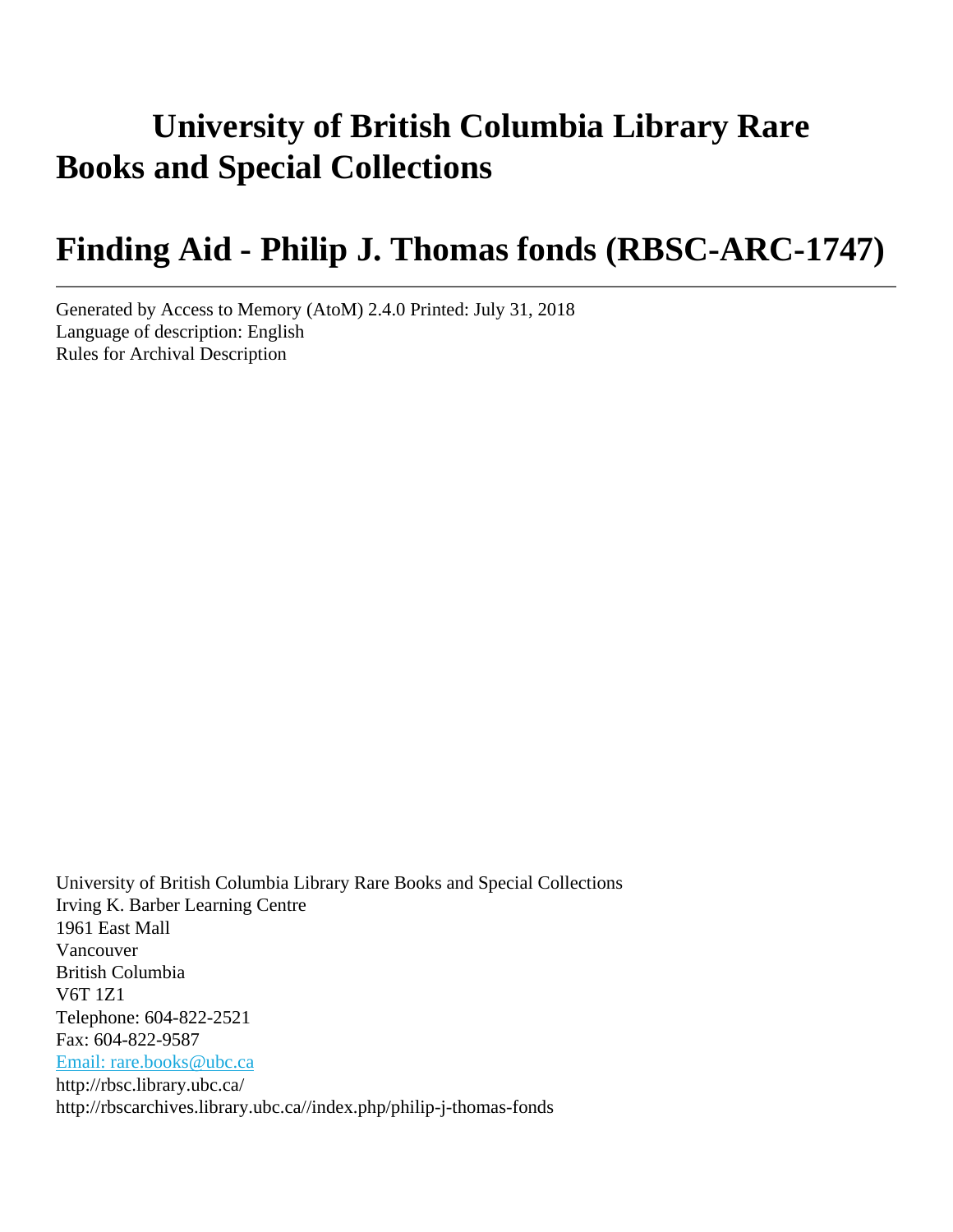# **Table of contents**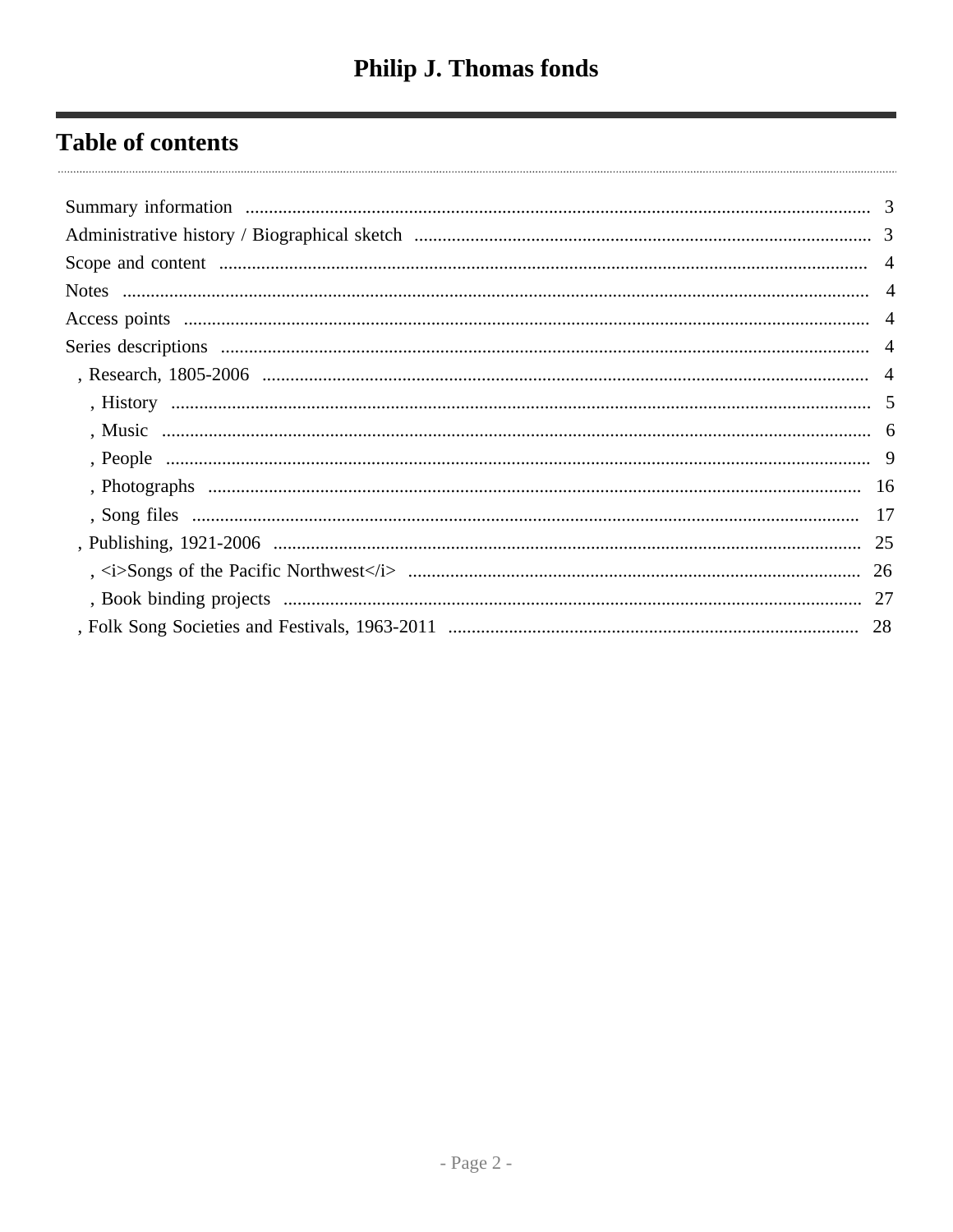# <span id="page-2-0"></span>**Summary information**

| <b>Repository:</b>                           | University of British Columbia Library Rare Books and Special<br>Collections                                                                                  |
|----------------------------------------------|---------------------------------------------------------------------------------------------------------------------------------------------------------------|
| <b>Title:</b>                                | Philip J. Thomas fonds                                                                                                                                        |
| ID:                                          | RBSC-ARC-1747                                                                                                                                                 |
| Date:                                        | $1805-2011$ (date of creation)                                                                                                                                |
| <b>Physical description:</b>                 | 4.29 m of textual records and other material                                                                                                                  |
| Dates of creation,<br>revision and deletion: | Finding aid created in 2016 by M. Hunter and updated in 2018 by<br>Ashlynn Prasad and Claire Williams.                                                        |
| Note [generalNote]:                          | Photographs from the original accession/accruals were not assigned<br>identifiers. Beginning with the 2018 accrual, identifiers are assigned:<br>PH-01 to 06. |

# <span id="page-2-1"></span>**Administrative history / Biographical sketch**

#### **Note**

Philip James Thomas was born on March 26, 1921 in Victoria, British Columbia. Through his life he was a folksong collector, composer, singer, and art teacher. Thomas was interested in sound from a young age when he tinkered with ham radios, which led to him being part of the secret development of radar technology during World War Two. After five years of service, he returned from war to earn his Bachelor of Arts degree and Teaching certificate at the University of British Columbia. He then became a visual art teacher. Although he mostly worked in elementary schools, he also gave courses at the University of British Columbia Summer School and at the Vancouver Art Gallery. While he was teaching at Pender Harbour Elementary School in the early 1950s, he became interested in the folk music of British Columbia as a way to connect the students with what he was teaching.

This interest led to a lifelong devotion to finding lost folk songs of British Columbia. Through his collecting he uncovered other songs in diaries, archival papers, newspapers, and books. He also cofounded the Vancouver Folk Song Circle, later the Vancouver Folk Song Society, in 1959 with his wife Hilda Thomas.

In 1979 he published his book Songs of the Pacific Northwest. Of the 49 songs included in this publication, 19 made their way onto his record Where the Fraser River Flows. In 1981 he retired from teaching to pursue his folk singing aspirations full time. During this period Thomas participated in many folk song festivals and societies.

Thomas died at Vancouver General Hospital on January 26, 2007.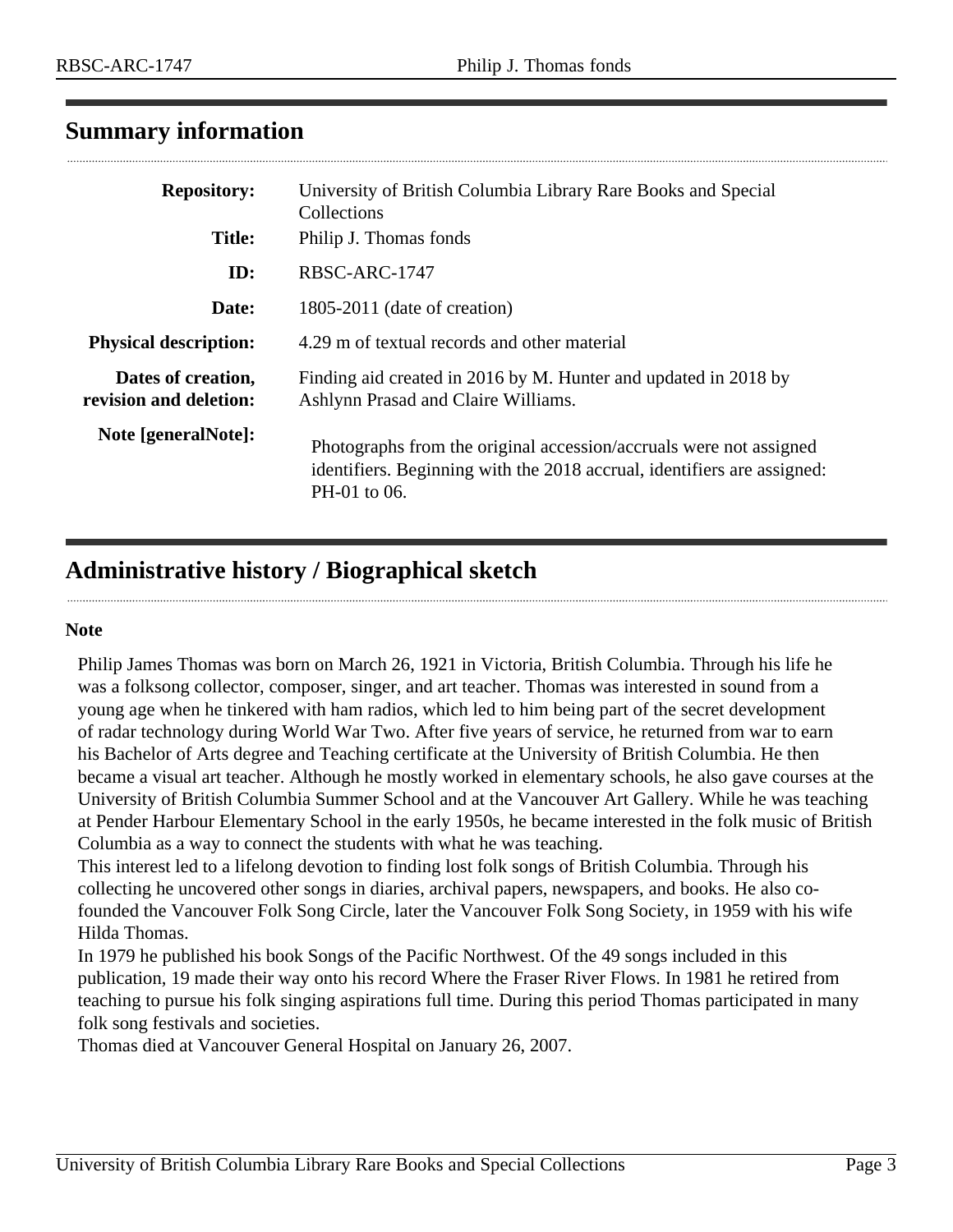# <span id="page-3-0"></span>**Scope and content**

The fonds reflects Philip J. Thomas' involvement with the folk song community. This includes his research into British Columbian folk songs and his publications on the subject. Material includes articles, music sheets, correspondence, and photographs. The fonds is arranged into three series: research, publications, and folk song societies and festivals.

# <span id="page-3-1"></span>**Notes**

#### **Title notes**

#### **Immediate source of acquisition**

The fonds came to Rare Books and Special Collections in three accruals, all from Thomas' family. The first accrual came before 2008. The second accrual came in 2015. The third came in 2018.

### **Related material**

Published books and related material on folk and other music collected by Philip J. Thomas can be found in the Philip J. Thomas Popular Song Collection.

#### **Other notes**

• **Publication status**: published

# <span id="page-3-2"></span>**Access points**

• Thomas, Hilda Louise (subject)

# <span id="page-3-3"></span>**Series descriptions**

#### <span id="page-3-4"></span>**Research**

Date: 1805-2006 (date of creation)

Scope and content: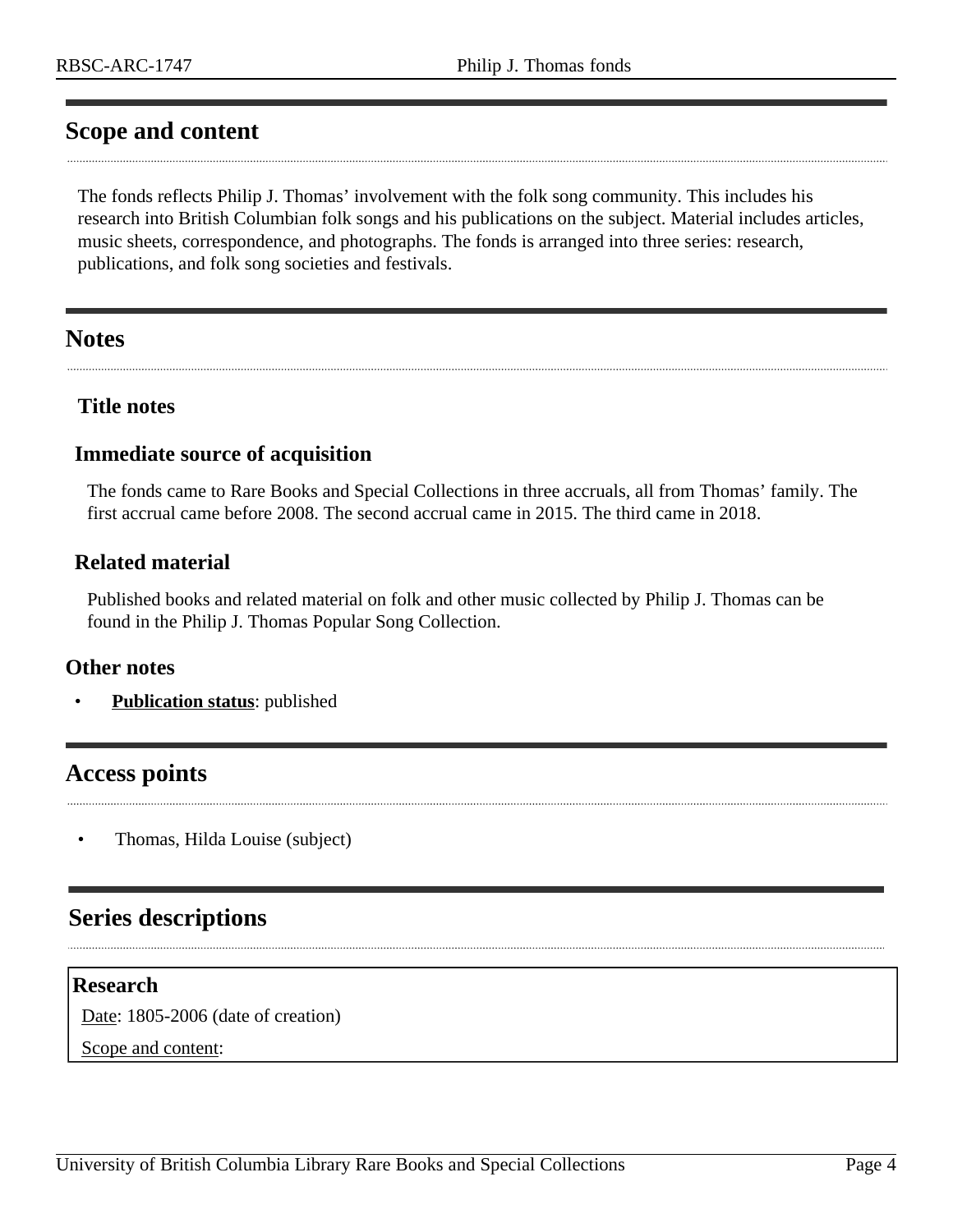Series documents Thomas' research into the folk songs and history of British Columbia. Material includes articles, lyrics, music sheets, photographs, and music catalogues. The series is arranged into the six following subseries: history, music, people, photographs, record catalogue, and song files.

Physical description: 353.5 cm of textual records and other material

Arrangement:

Series is arranged in alphabetical order according to subject. These subjects were created before donation to Rare Books and Special Collections.

Publication status:

published

**File / item list**

#### <span id="page-4-0"></span>**History**

Date: 1907 - 2000 (date of creation)

Scope and content:

Subseries contains Thomas' historical research material. The majority of the subseries contextualizes the folk songs he researched. Material includes handwritten notes, reproductions of photographs, and reproductions of maps of British Columbia. It is arranged alphabetically by subject.

Physical description: 29 cm of textual records and other material

Arrangement:

Subseries is arranged alphabetically by file name.

Publication status:

published

Physical description:

Includes: 100 photographs, 38 postcards, 26 maps, 12 books, 10 illustrations, 4 prints, 3 posters

| File / item list |                                         |             |               |           |
|------------------|-----------------------------------------|-------------|---------------|-----------|
| Ref code         | Title                                   | Dates       | Access status | Container |
| RBSC-            | File - 1930s                            | 1978        |               |           |
| ARC-1747-19-01   |                                         |             |               |           |
| RBSC-            | File - Alaska Highway and Canol         | 1974 - 1986 |               |           |
| ARC-1747-19-02   | Construction                            |             |               |           |
| RBSC-            | File - Armed Force 90th Winnipeg Rifles | 1990-1994   |               |           |
| ARC-1747-19-03   |                                         |             |               |           |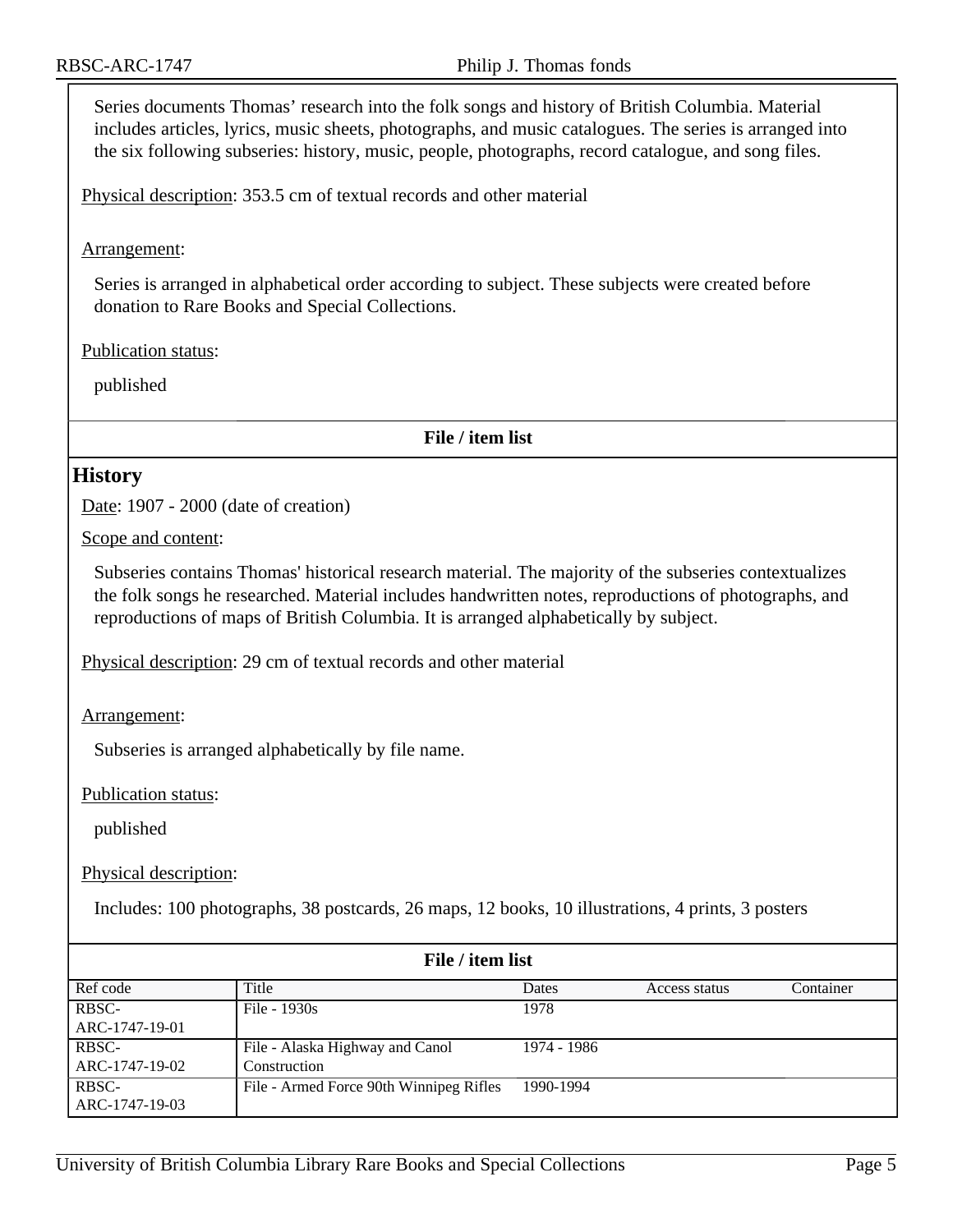<span id="page-5-0"></span>

| RBSC-ARC-1747           |                                           | Philip J. Thomas fonds |
|-------------------------|-------------------------------------------|------------------------|
| RBSC-                   | File - Armed Force HMCS Uganda            | 1981-1990              |
| ARC-1747-19-04          |                                           |                        |
| RBSC-                   | File - Armed Force NWMP                   | 1988                   |
| ARC-1747-19-05          |                                           |                        |
| RBSC-                   | File - Armed Force WWI                    | 2000                   |
| ARC-1747-19-06          |                                           |                        |
| RBSC-                   | File - Book covers, reviews, etc.         | 1966-[198-]            |
| ARC-1747-19-07          |                                           |                        |
| RBSC-                   | File - The Cariboo Wagon Road             | $[197-?]$              |
| ARC-1747-31-16          |                                           |                        |
| RBSC-                   | File - Dibdins                            | $[198-?]$              |
| ARC-1747-19-08          |                                           |                        |
| RBSC-                   | File - Farming harvest excursions         | $[197-?]$              |
| ARC-1747-19-09          |                                           |                        |
| RBSC-                   | File - Farming threshing machines         | 1985                   |
| ARC-1747-19-10          |                                           |                        |
| RBSC-                   | <b>File - First Nations</b>               | 1972-1997              |
| ARC-1747-20-01          |                                           |                        |
| RBSC-                   | File - Folk Dancing                       | $[197-?]$              |
| ARC-1747-28-03<br>RBSC- | File - Folklore                           | 1936-1981              |
| ARC-1747-26-05          |                                           |                        |
| RBSC-                   | File - Folklore 'Skookum Wa-Wa-"Good      | 1947-1964              |
| ARC-1747-26-06          | Talk"- Pearls of Wisdom - W.L. Webber     |                        |
| RBSC-                   | File - GRIP Magazine cover photocopies    | $[197-?]$              |
| ARC-1747-31-18          |                                           |                        |
| RBSC-                   | File - Illustrations                      | 1962-[1998]            |
| ARC-1747-20-02          |                                           |                        |
| RBSC-                   | File - Instruments                        | 1963-2004              |
| ARC-1747-26-10          |                                           |                        |
| RBSC-                   | File - Jon Bartlett and Rita Ruebsaat     | 1972-1980              |
| ARC-1747-20-03          | publications                              |                        |
| RBSC-                   | File - Languages Native Peoples, B.C.     | 1980-1993              |
| ARC-1747-20-04          |                                           |                        |
| RBSC-                   | File - The Libby Dam                      | $[198-?]$              |
| ARC-1747-20-05          |                                           |                        |
| RBSC-                   | File - May Day                            | $[197-?]$              |
| ARC-1747-20-06          |                                           |                        |
| RBSC-<br>ARC-1747-28-04 | File - Morris Dance                       | 1979                   |
| RBSC-                   | File - Native Legends                     | 1990                   |
| ARC-1747-33-03          |                                           |                        |
| RBSC-                   | File - Photos - Misc                      | $[198-?]$ - $[2000]$   |
| ARC-1747-20-07          |                                           |                        |
| RBSC-                   | File - Postcards                          | 1907-[194-?]           |
| ARC-1747-31-15          |                                           |                        |
| RBSC-                   | File - Recreation - Outdoor: Cabins, etc. | 1986-04-23             |
| ARC-1747-20-08          |                                           |                        |
| RBSC-                   | File - Transport CP Rail Corporate        |                        |
| ARC-1747-20-09          | Archives                                  |                        |
| RBSC-                   | File - Urban Legends (Folklore)           | 1984                   |
| ARC-1747-26-08          |                                           |                        |
| <b>Music</b>            |                                           |                        |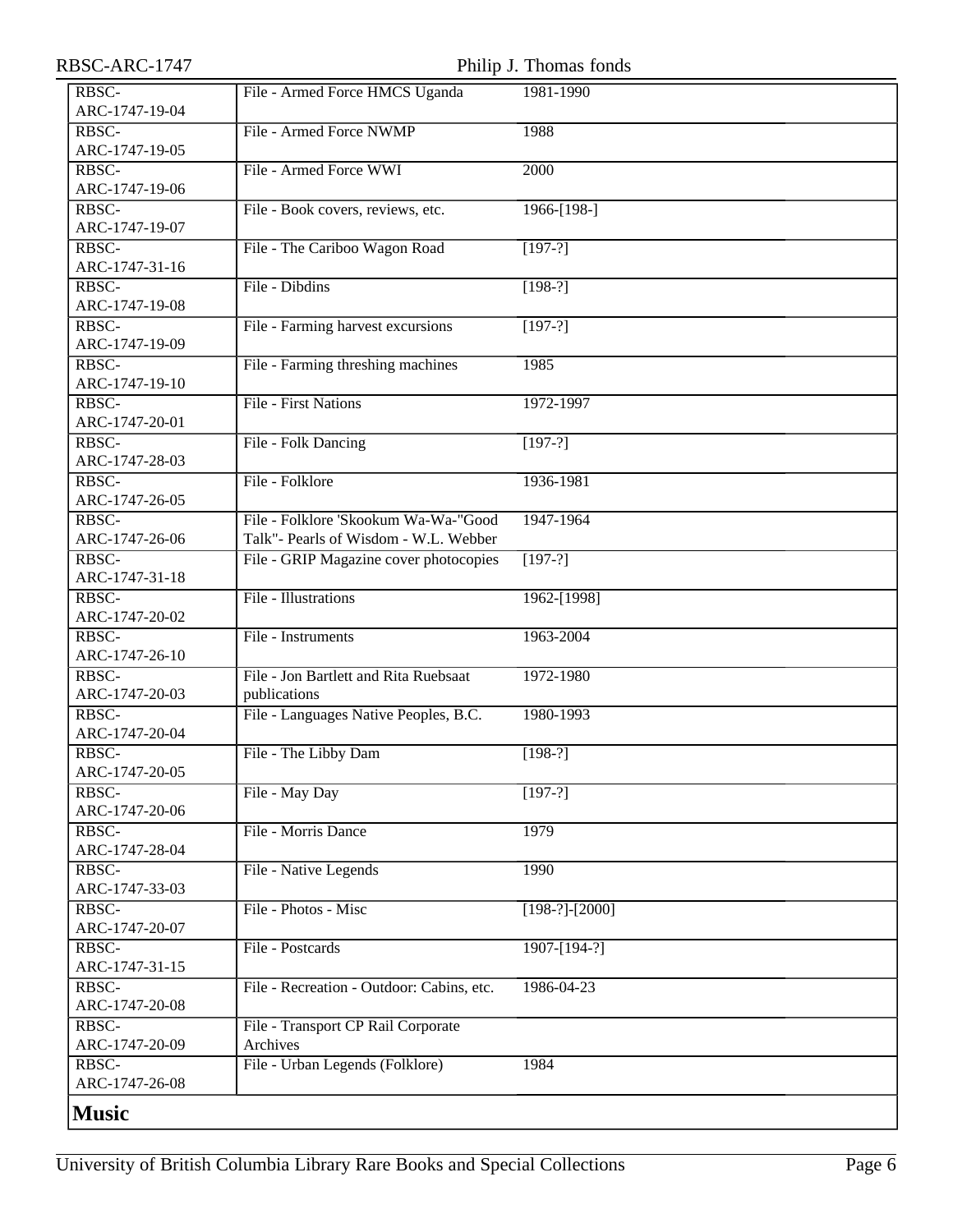#### Date: 1805-2006 (date of creation)

### Scope and content:

Subseries contains Thomas' research on different genres of music. Material includes song lyrics, music sheets, articles, and clippings. The subseries is alphabetically arranged according to genre title.

Physical description: 115.5 cm of textual records and other material

#### Arrangement:

Subseries is arranged alphabetically according to file title.

#### Publication status:

published

#### Physical description:

Includes: 2 notebooks, 1 audio disk, and 1 print.

| File / item list   |                                        |                  |               |           |
|--------------------|----------------------------------------|------------------|---------------|-----------|
| Ref code           | Title                                  | Dates            | Access status | Container |
| RBSC-ARC-1747-7-11 | File - Alley Croker                    | $[199-?]$        |               |           |
| RBSC-              | File - Alpine and Trail Riders songs   | $[198-?]$        |               |           |
| ARC-1747-25-14     |                                        |                  |               |           |
| RBSC-ARC-1747-7-12 | File - American Civil War              | $[199-?]$        |               |           |
| RBSC-ARC-1747-7-13 | File - Anti-Slavery Songs              | $[199-?]$        |               |           |
| RBSC-ARC-1747-7-14 | File - Ballads                         | 1929-[199-?]     |               |           |
| RBSC-ARC-1747-7-15 | File - Ballads of World War II         | $[199-?]$        |               |           |
| RBSC-ARC-1747-7-16 | File - B.C. Group Songs                | $1963 - 1996$    |               |           |
| RBSC-              | File - British Ballads of Reform From  | 1994             |               |           |
| ARC-1747-33-01     | 1778 to 1834                           |                  |               |           |
| RBSC-              | File - Broadside Magazine              | 1964-1985        |               |           |
| ARC-1747-28-07     |                                        |                  |               |           |
| RBSC-ARC-1747-7-17 | File - Broadsides                      | $1978 - [199-?]$ |               |           |
| RBSC-              | File - Bibliographies of Folk          | 1963-2000        |               |           |
| ARC-1747-28-06     |                                        |                  |               |           |
| RBSC-              | File - Canadian Songs                  |                  |               |           |
| ARC-1747-32-04     |                                        |                  |               |           |
| RBSC-ARC-1747-7-19 | File - Cante - Fable                   | $[199-?]$        |               |           |
| RBSC-ARC-1747-7-20 | File - Carols                          | 1986 - 1997      |               |           |
| RBSC-ARC-1747-7-18 | File - Coal Mine Songs                 | 1977-[199-?]     |               |           |
| RBSC-ARC-1747-7-21 | File - Collecting Notes                | 1970 - 1984      |               |           |
| RBSC-ARC-1747-7-22 | File - Dance and Song                  | $[193-]-[194-?]$ |               |           |
| RBSC-ARC-1747-7-23 | File - Derry Derry Down choruses       | $[198-?]$        |               |           |
| RBSC-              | File - Dill Pickle Rag                 | 1976-1977        |               |           |
| ARC-1747-28-08     |                                        |                  |               |           |
| RBSC-              | File - Encyclopedia of Music in Canada | 1974-1992        |               |           |
| ARC-1747-28-09     |                                        |                  |               |           |
| RBSC-              | File - Family Herald Old Favorites 1   | 1944-2003        |               |           |
| ARC-1747-28-10     |                                        |                  |               |           |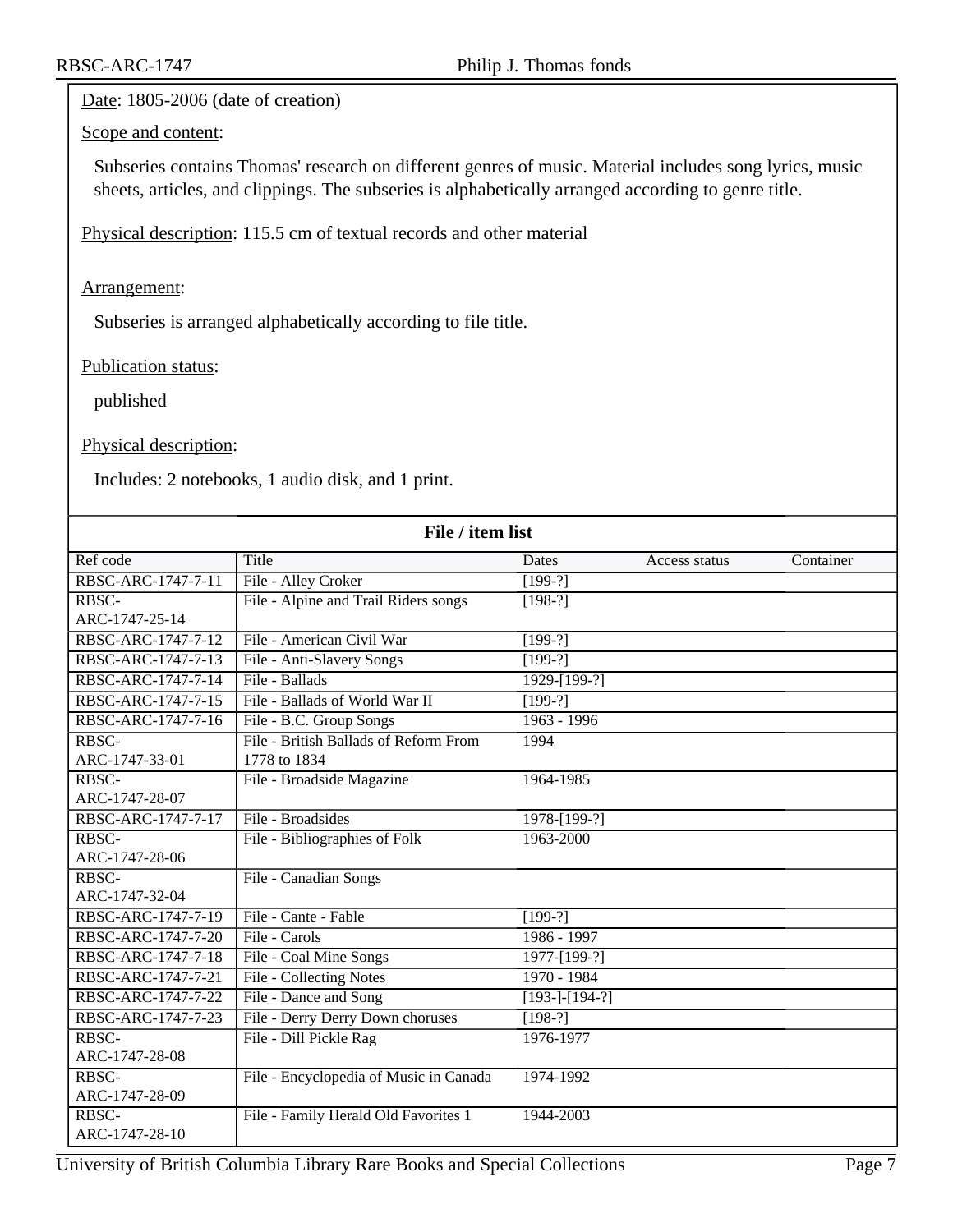| RBSC-ARC-1747 |  |
|---------------|--|
|---------------|--|

| RBSC-ARC-1747           |                                         | Philip J. Thomas fonds |
|-------------------------|-----------------------------------------|------------------------|
| RBSC-                   | File - Family Herald Old Favorites 2    | 1935-1945              |
| ARC-1747-29-04          |                                         |                        |
| RBSC-                   | File - Folk Music                       | 1952-1964              |
| ARC-1747-28-05          |                                         |                        |
| RBSC-                   | <b>File - Folk Music Press</b>          | 1946-1995              |
| ARC-1747-30-01          |                                         |                        |
| RBSC-                   | File - Folksong Arrangements            | [after $1946$ ]        |
| ARC-1747-31-13          |                                         |                        |
| RBSC-                   | File - Folkways Recordings              | 1959-1984              |
| ARC-1747-26-09          |                                         |                        |
| RBSC-ARC-1747-8-01      | File - French Songs                     | 1967 - 1994            |
| RBSC-ARC-1747-8-02      | File - Irish Songs                      | $1955 - 1990$          |
| RBSC-ARC-1747-8-03      | File - Limericks                        | $1990 - 2003$          |
| RBSC-ARC-1747-8-04      | File - Limericks CBC Competition        | $1996 - 2004$          |
| RBSC-ARC-1747-8-05      | File - New Frontiers                    | $[199-?]$              |
| RBSC-ARC-1747-8-06      | File - Newfoundland Doyle material      | $[197-?]$              |
| RBSC-ARC-1747-8-07      | File - Non-English Non-French           | 1948-[199-?]           |
| RBSC-ARC-1747-8-08      | File - Old Songs in French and English  | $[199-?]$              |
| RBSC-ARC-1747-8-09      | File - Orff, Carl Teaching Method, etc. | 1972 - 1976            |
| RBSC-ARC-1747-8-10      | File - Popular songs - 1860s            | $[198-?]$              |
| RBSC-ARC-1747-8-11      | File - School songs                     | $1932 - 1979$          |
| RBSC-ARC-1747-8-12      | File - Scottish, English, etc. songs    | 1805 - 1993            |
| RBSC-ARC-1747-8-13      | File - Shanties                         | $1936 - 1991$          |
| RBSC-ARC-1747-8-14      | File - B.C. Single                      | $1962 - 2006$          |
| RBSC-ARC-1747-9-01      | File - Hymns and gospel                 | 1941 - 2002            |
| RBSC-                   | File - Kids Cult                        | 1983-1988              |
| ARC-1747-26-07          |                                         |                        |
| RBSC-                   | File - Lake of the Woods Songster       | $[198-?]$              |
| ARC-1747-25-13          |                                         |                        |
| RBSC-                   | File - Learning Music Through the       | 1982                   |
| ARC-1747-33-02          | Playground Culture of Our Own Children  |                        |
| RBSC-                   | File - Minstrel Songs book cover        | $[199-?]$              |
| ARC-1747-24-07          |                                         |                        |
| RBSC-ARC-1747-9-02      | File - Miscellaneous Group 1 of 2       | 1972 - 2000            |
| RBSC-ARC-1747-9-03      | File - Miscellaneous Group 2 of 2       | 1920 - 2005            |
| RBSC-ARC-1747-9-04      | File - Miscellaneous Single             | $1967 - 2005$          |
| RBSC-                   | File - Music and History radio scripts  | 1966 - 1967            |
| ARC-1747-25-11          |                                         |                        |
| RBSC-                   | File - Music Performances Promo 1 of 2  | $1961 - 2005$          |
| ARC-1747-10-02          |                                         |                        |
| RBSC-<br>ARC-1747-10-03 | File - Music Performances Promo 2 of 2  | $1964 - 2004$          |
| RBSC-                   | File - Parodies (Folder 1 of 2)         |                        |
| ARC-1747-33-04          |                                         |                        |
| RBSC-                   | File - Parodies (Folder 2 of 2)         |                        |
| ARC-1747-33-05          |                                         |                        |
| RBSC-                   | File - Photocopies of Riddle Book and   | $[197-?]$              |
| ARC-1747-31-17          | Music                                   |                        |
| RBSC-                   | File - Photocopies of Riddle Book and   | $[197-?]$              |
| ARC-1747-24-08          | Music                                   |                        |
| RBSC-                   | File - Poetry and Lyric Notebook        | [after 1945]           |
| ARC-1747-31-02          |                                         |                        |
| RBSC-                   | File - Political Songs                  | $1970 - 2003$          |
| ARC-1747-10-04          |                                         |                        |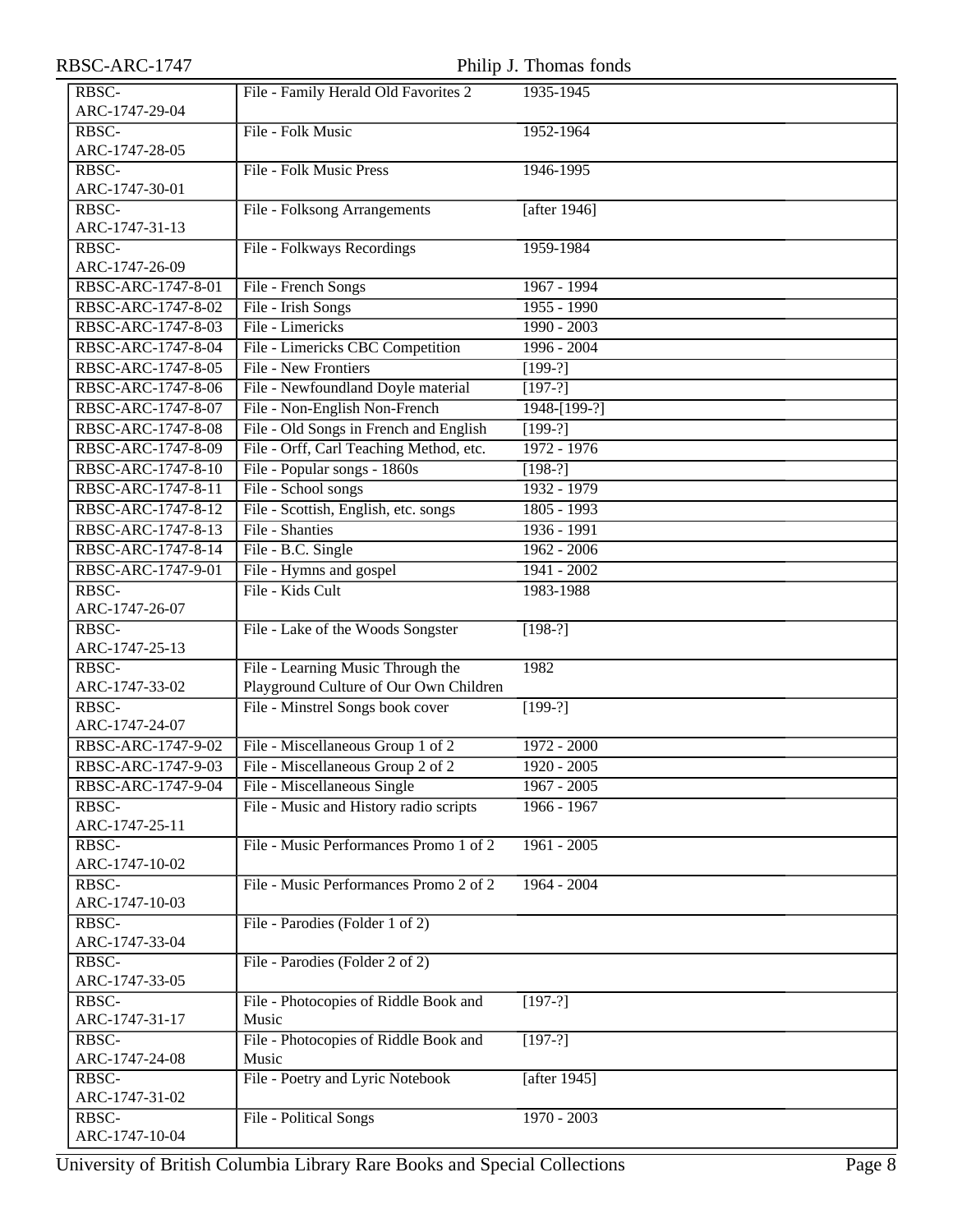| RBSC-ARC-1747             |                                          | Philip J. Thomas fonds |
|---------------------------|------------------------------------------|------------------------|
| RBSC-                     | File - Political Songs Single            | 1969 - 2003            |
| ARC-1747-10-05            |                                          |                        |
| RBSC-                     | File - Protest and Rally Songs           | $1974 - 2003$          |
| ARC-1747-10-06            |                                          |                        |
| RBSC-                     | File - Ray Little Gang songsters,        | $[198-?]$              |
| ARC-1747-25-15            | photocopies c. 1940s                     |                        |
| RBSC-                     | File - Recitations                       | $[197-?]$              |
| ARC-1747-25-17            |                                          |                        |
| RBSC-                     | File - Record Catalogues 01              | 1924-1994              |
| ARC-1747-30-02            |                                          |                        |
| RBSC-                     | File - Record Catalogues 02              | 1979-2004              |
| ARC-1747-30-03            |                                          |                        |
| RBSC-                     | File - Riddle Book                       | 1860                   |
| ARC-1747-31-19            |                                          |                        |
| RBSC-                     | File - Sing Out!                         | 1978-1996              |
| ARC-1747-30-04            |                                          |                        |
| RBSC-                     | File - Sing Out! Songfinder              | 1997                   |
| ARC-1747-30-05            |                                          |                        |
| RBSC-                     | File - Singalong material                | 1959 - 1999            |
| ARC-1747-10-07            |                                          |                        |
| RBSC-                     | File - Song Lyrics                       | 1974-1979              |
| ARC-1747-31-11            |                                          |                        |
| RBSC-                     | File - Songbook Indexes                  | 1966-1999              |
| ARC-1747-31-01            |                                          |                        |
| RBSC-                     | File - Songs About Vancouver             | 1985-03-30             |
| ARC-1747-31-10            |                                          |                        |
| RBSC-                     | File - Songs and Stories of Canada Index | $[199-?]$              |
| ARC-1747-30-06            |                                          |                        |
| $R\overline{\text{BSC-}}$ | File - Songs from PJT Collection         | 1970 - 1992            |
| ARC-1747-10-01            |                                          |                        |
| RBSC-                     | File - Tapes in UBC Special Collections  | 1959-1964              |
| ARC-1747-31-20            |                                          |                        |
| RBSC-                     | File - Temperance songs                  | $[197-?]$              |
| ARC-1747-11-01            |                                          |                        |
| RBSC-                     | File - UBC songsheets                    | [after 1957]           |
| ARC-1747-11-02            |                                          |                        |
| RBSC-                     | File - Ukrainian-Canadian songs          | 1948-[199-?]           |
| ARC-1747-11-03            |                                          |                        |
| RBSC-                     | File - Music songbook                    | $[19-?]$               |
| ARC-1747-28-16            |                                          |                        |
| RBSC-                     | File - Manuscript and published sheet    | $[19-?]$               |
| ARC-1747-28-17            | music and notes                          |                        |

## <span id="page-8-0"></span>**People**

Date: 1914-2006 (date of creation)

Scope and content:

Subseries contains Thomas' research on prominent individuals in or related to British Columbian folk music or British Columbian history. Material includes published information, interview notes, and correspondence. Subseries is arranged alphabetically according to the individual's surname.

Physical description: 45 cm of textual records and other material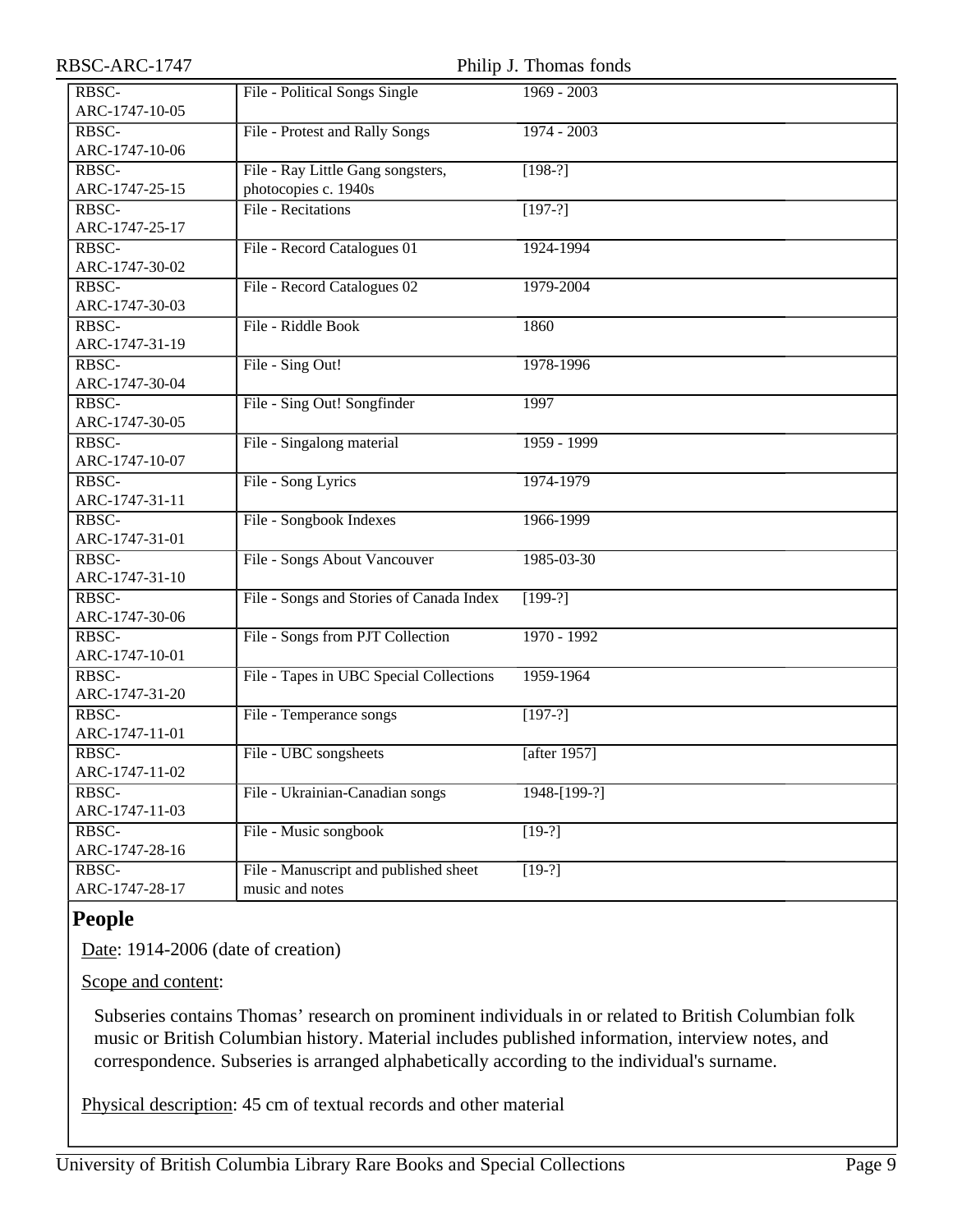#### Arrangement:

Arrangement was inherited from time of acquisition with the exception of those files pertaining to Philip J. Thomas himself or "The Gumboots". These files were assigned titles, then placed in the alphabetical order.

Publication status:

published

Physical description:

Includes: 47 photographs, 34 envelopes, 6 drawings, 5 transparencies, 3 illustrations, 1 contact sheet, 1 print, 1 postcard, and 1 poster.

|                         | File / item list               |                      |               |           |
|-------------------------|--------------------------------|----------------------|---------------|-----------|
| Ref code                | <b>Title</b>                   | Dates                | Access status | Container |
| RBSC-                   | File - Adams, Joe              | 1986                 |               |           |
| ARC-1747-11-04          |                                |                      |               |           |
| RBSC-                   | File - Allen, Linda            | 1978-2003            |               |           |
| ARC-1747-11-05          |                                |                      |               |           |
| RBSC-                   | File - Anderman, Mike          | 1997-1998            |               |           |
| ARC-1747-11-06          |                                |                      |               |           |
| RBSC-                   | File - Asch, Moses             | 1962-1986            |               |           |
| ARC-1747-11-07          |                                |                      |               |           |
| RBSC-                   | File - Ballantyne, Mike        | 1995                 |               |           |
| ARC-1747-11-08          |                                |                      |               |           |
| RBSC-                   | File - Barbeau, Marius         | 1928-1954            |               |           |
| ARC-1747-11-09          |                                |                      |               |           |
| RBSC-                   | File - Barry, P.S. (Pat)       | 1983-2003            |               |           |
| ARC-1747-11-10          |                                |                      |               |           |
| RBSC-                   | File - Bartlett, Jon N.G.      | 1979-2002            |               |           |
| ARC-1747-11-11          |                                |                      |               |           |
| RBSC-                   | File - Bartroli, Tomas         | 1986-1992            |               |           |
| ARC-1747-11-12          |                                |                      |               |           |
| RBSC-                   | File - Bernson, Becky          | 2004                 |               |           |
| ARC-1747-11-13          |                                |                      |               |           |
| RBSC-                   | File - Blinkhorn, Billy        | [after 1950]         |               |           |
| ARC-1747-11-14          |                                |                      |               |           |
| RBSC-                   | File - Bok, Gordon             | $\overline{[199-?]}$ |               |           |
| ARC-1747-11-15          |                                |                      |               |           |
| RBSC-                   | File - Brown, Sheila MacKenzie | 1995                 |               |           |
| ARC-1747-11-16          |                                |                      |               |           |
| RBSC-                   | File - Bryant, Wiz             | 1984                 |               |           |
| ARC-1747-11-17          |                                |                      |               |           |
| RBSC-<br>ARC-1747-11-18 | File - Campbell, John C.       | 1934-1939            |               |           |
|                         |                                |                      |               |           |
| RBSC-                   | File - Campbell, Kathi         | $[199-?]$            |               |           |
| ARC-1747-11-19<br>RBSC- |                                |                      |               |           |
|                         | File - Caslor, Emma            | 1988-1991            |               |           |
| ARC-1747-11-20          |                                |                      |               |           |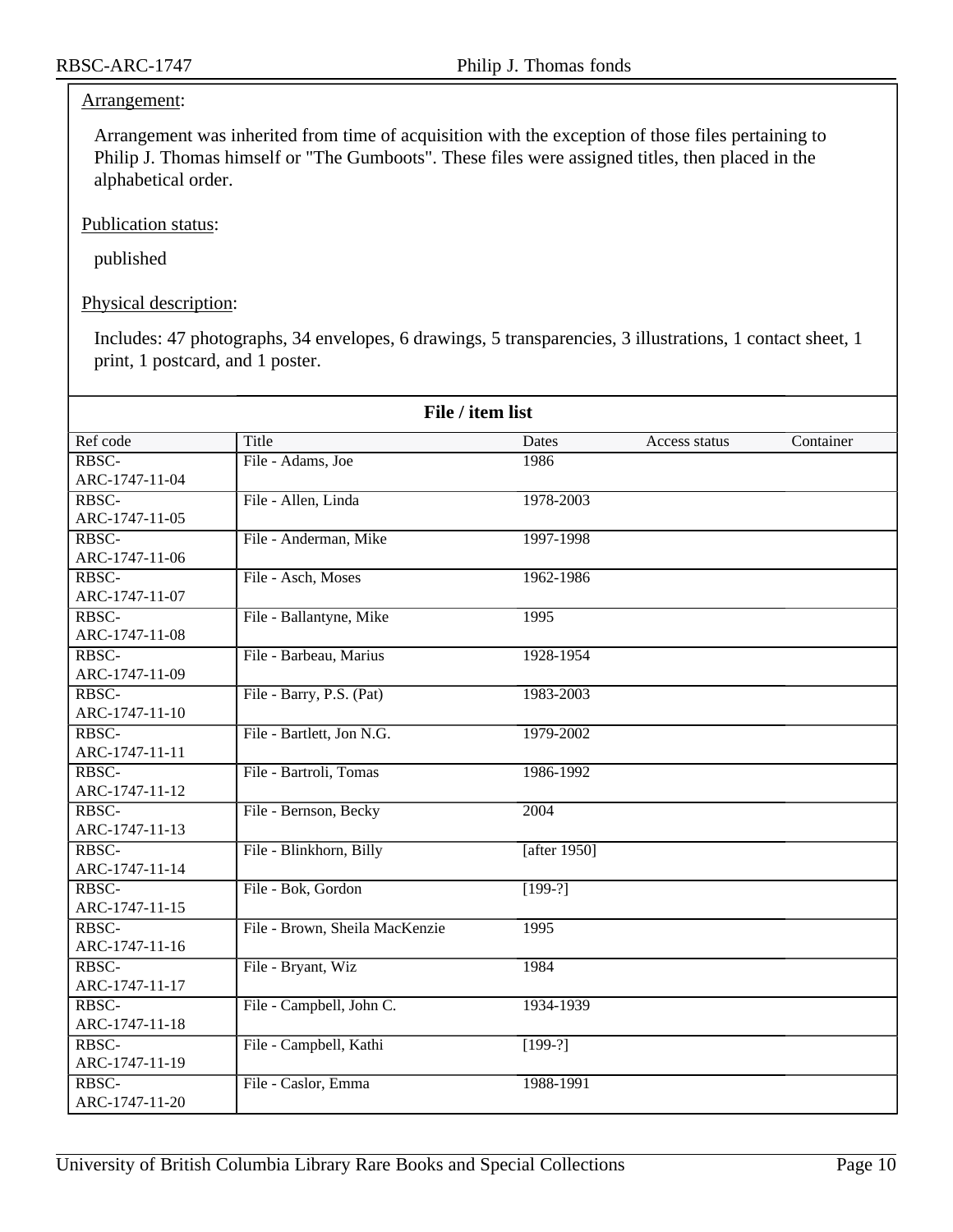| RBSC-ARC-1747           |                                | Philip J. Thomas fonds |  |
|-------------------------|--------------------------------|------------------------|--|
| RBSC-                   | File - Cass-Beggs, Barbara     | 1980-1991              |  |
| ARC-1747-11-21          |                                |                        |  |
| RBSC-                   | File - Cass-Beggs, Michael     | 1988-2000              |  |
| ARC-1747-11-22          |                                |                        |  |
| RBSC-                   | File - Cates, Charles W.       | $[198-?]$              |  |
| ARC-1747-11-23          |                                |                        |  |
| RBSC-                   | File - Cavendish, Cal          | 1976                   |  |
| ARC-1747-11-24          |                                |                        |  |
| RBSC-                   | File - Champness, W.           | $[198-?]$              |  |
| ARC-1747-11-25          |                                |                        |  |
| RBSC-                   | File - Chaplin, Ralph          | [after $1968$ ]        |  |
| ARC-1747-11-26          |                                |                        |  |
| RBSC-                   | File - Cherwick, Brian         | 1981-1994              |  |
| ARC-1747-11-27          |                                |                        |  |
| RBSC-                   | File - Chippendale             | $[199-?]$              |  |
| ARC-1747-11-28          |                                |                        |  |
| RBSC-                   | File - Chobotuck, Linda        | 1985-1989              |  |
| ARC-1747-11-29          |                                |                        |  |
| RBSC-                   | File - Clapperton, John        | $[198-?]$              |  |
| ARC-1747-11-30          |                                |                        |  |
| RBSC-                   | File - Cosbey, Robert "Bob"    | 1994                   |  |
| ARC-1747-11-31          |                                |                        |  |
| RBSC-                   | File - Creighton, Helen        | 1955-1993              |  |
| ARC-1747-11-32          |                                |                        |  |
| RBSC-                   | File - Crofton, George H.      | $[198-?]$              |  |
| ARC-1747-11-33          |                                |                        |  |
| RBSC-                   | File - Dafoe, Christopher      | 1973-1993              |  |
| ARC-1747-11-34          |                                |                        |  |
| RBSC-                   | File - Dalgleish, Alex         | 1939-2001              |  |
| ARC-1747-12-01          |                                |                        |  |
| RBSC-                   | File - Deschênes, Donald       | 1984-2001              |  |
| ARC-1747-12-02          |                                |                        |  |
| RBSC-                   | File - Drummond, William Henry | 1988-2006              |  |
| ARC-1747-12-03          |                                |                        |  |
| RBSC-                   | File - Dwyer, John             | 1992-2004              |  |
| ARC-1747-12-04          |                                |                        |  |
| RBSC-                   | File - Evans, Vaughan          | 1996-2006              |  |
| ARC-1747-12-05<br>RBSC- | File - Fleetwood, Jack         |                        |  |
| ARC-1747-12-06          |                                | 1991                   |  |
| RBSC-                   | File - Forbes, Roy             | 1999                   |  |
| ARC-1747-12-07          |                                |                        |  |
| RBSC-                   | File - Fowke, Edith            | 1950-2003              |  |
| ARC-1747-12-08          |                                |                        |  |
| RBSC-                   | File - Fowke, Frank            | 1996-1999              |  |
| ARC-1747-12-09          |                                |                        |  |
| RBSC-                   | File - French, Percy           | 2001-2003              |  |
| ARC-1747-12-10          |                                |                        |  |
| RBSC-                   | File - Fuller Sisters          | 1914-[199-?]           |  |
| ARC-1747-12-11          |                                |                        |  |
| RBSC-                   | File - Gibault, Geo.           | 1973                   |  |
| ARC-1747-12-12          |                                |                        |  |
| RBSC-                   | File - Gibbon, John Murray     | 1947-1989              |  |
| ARC-1747-12-13          |                                |                        |  |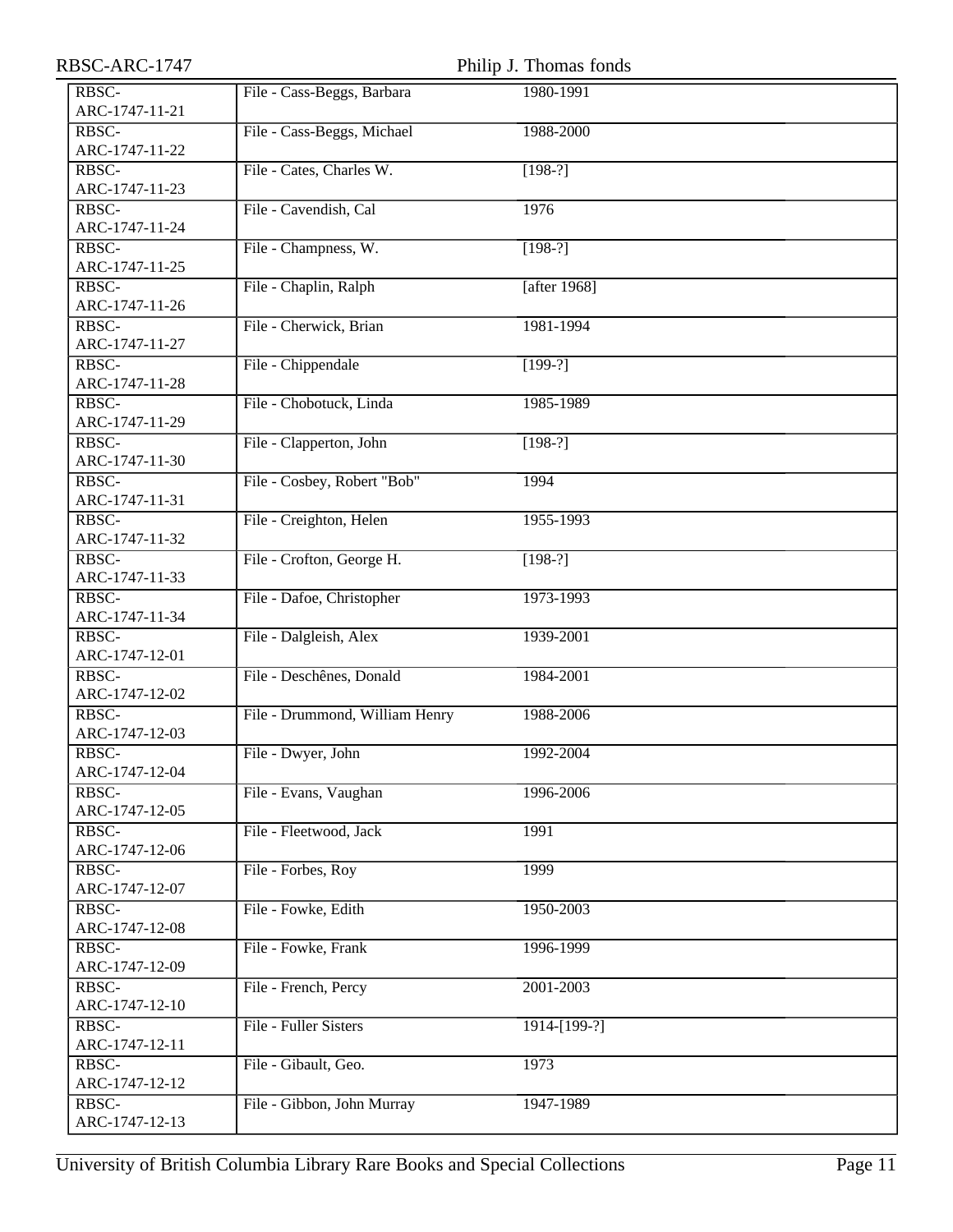| RBSC-ARC-1747  |                                  | Philip J. Thomas fonds |  |
|----------------|----------------------------------|------------------------|--|
| RBSC-          | File - Giveen, Robert H.         | 1982-1988              |  |
| ARC-1747-12-14 |                                  |                        |  |
| RBSC-          | File - Gogo, John                | 1989-1990              |  |
| ARC-1747-12-15 |                                  |                        |  |
| RBSC-          | File - Gonzales-Risso, Kiko      | 1992-1993              |  |
| ARC-1747-12-16 |                                  |                        |  |
| RBSC-          | File - Gordon, Daniel M.         | $[198-?]$              |  |
| ARC-1747-12-17 |                                  |                        |  |
| RBSC-          | File - Gordon, J. King           | 1984-1990              |  |
| ARC-1747-12-18 |                                  |                        |  |
| RBSC-          | File - Gordon, Robert W.         | 1984                   |  |
| ARC-1747-12-19 |                                  |                        |  |
| RBSC-          | File - Goss, John                | 1998                   |  |
| ARC-1747-12-20 |                                  |                        |  |
| RBSC-          | File - Graber, Paddy             | 1949-2004              |  |
| ARC-1747-13-01 |                                  |                        |  |
| RBSC-          | File - Green, Archie             | 1984-1993              |  |
| ARC-1747-13-02 |                                  |                        |  |
| RBSC-          | File - Gregory, David            | 2002-2005              |  |
| ARC-1747-13-03 |                                  |                        |  |
| RBSC-          | File - The Gumboots              | [after 1994]           |  |
| ARC-1747-31-07 |                                  |                        |  |
| RBSC-          | File - Guthrie, Woodrow Wilson   | 1937-1991              |  |
| ARC-1747-13-04 |                                  |                        |  |
| RBSC-          | File - Hall, Barry E.            | 1981                   |  |
| ARC-1747-13-05 |                                  |                        |  |
| RBSC-          | File - Hall, Leslie              | 1998-1999              |  |
| ARC-1747-13-06 |                                  |                        |  |
| RBSC-          | File - Halpern, Ida              | 1982-1987              |  |
| ARC-1747-13-07 |                                  |                        |  |
| RBSC-          | File - Halpin, Lester            | 1968-1992              |  |
| ARC-1747-13-08 |                                  |                        |  |
| RBSC-          | File - Handcox, John             | 1988                   |  |
| ARC-1747-13-09 |                                  |                        |  |
| RBSC-          | File - Hardie, Thomas            | 1988                   |  |
| ARC-1747-13-10 |                                  |                        |  |
| RBSC-          | File - Hemsworth, Wade           | 1974-1990              |  |
| ARC-1747-13-11 |                                  |                        |  |
| RBSC-          | File - Hill, Joe                 | 1983                   |  |
| ARC-1747-13-12 |                                  |                        |  |
| RBSC-          | File - Hilliam, B.C.             | [after 1963]           |  |
| ARC-1747-13-13 |                                  |                        |  |
| RBSC-          | File - Hoffer, William "Bill"    | 1987-1997              |  |
| ARC-1747-13-14 |                                  |                        |  |
| RBSC-          | File - Holdstock, Richard "Dick" | 1994-1995              |  |
| ARC-1747-13-15 |                                  |                        |  |
| RBSC-          | File - Hoskin, Zeke              | 1985-1999              |  |
| ARC-1747-13-16 |                                  |                        |  |
| RBSC-          | File - Hou, Charles              | 1982-1997              |  |
| ARC-1747-13-17 |                                  |                        |  |
| RBSC-          | File - Howard, Irene             | [n.d.]                 |  |
| ARC-1747-13-18 |                                  |                        |  |
| RBSC-          | File - Hughes, Herbert           | 2006                   |  |
| ARC-1747-13-19 |                                  |                        |  |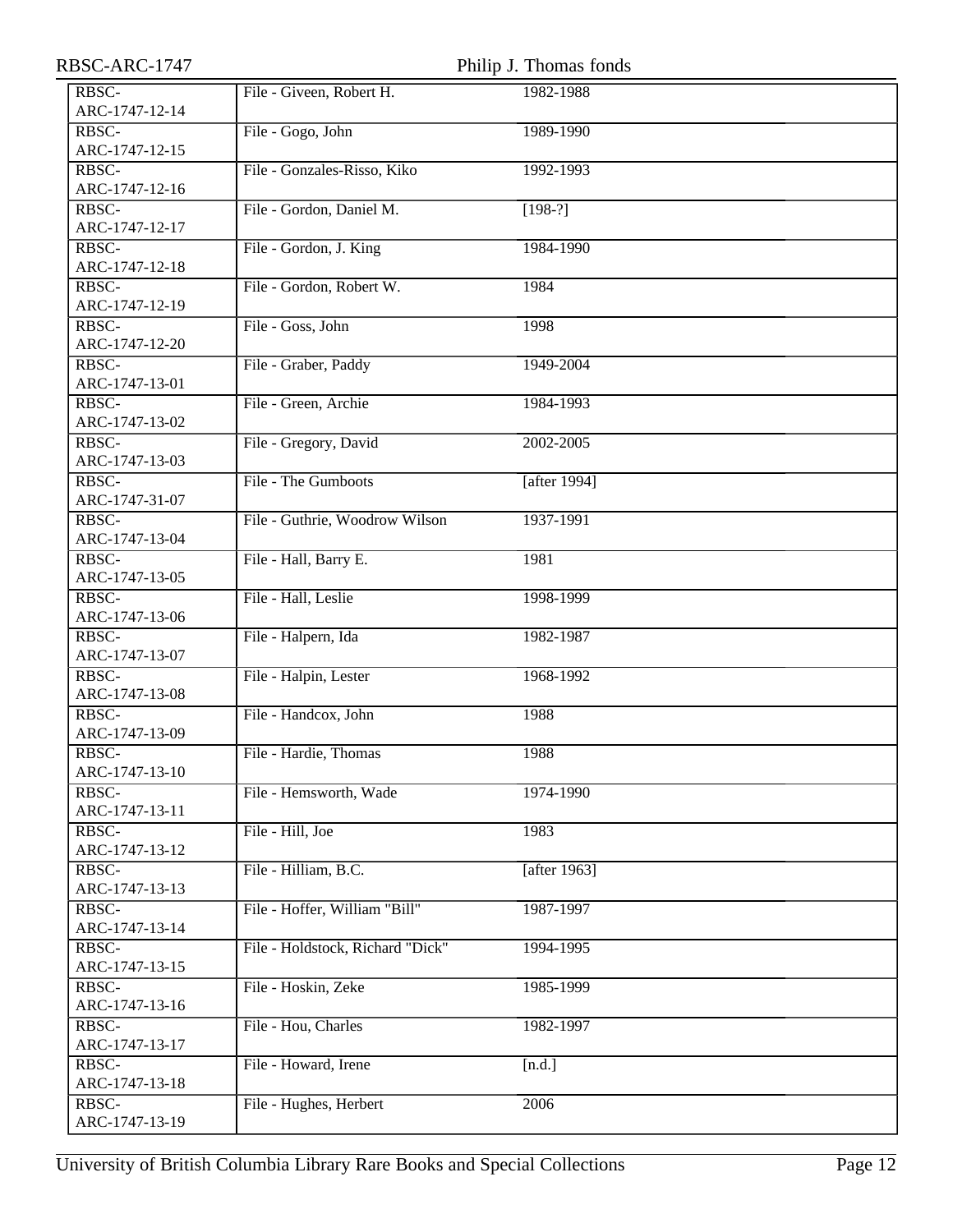| RBSC-ARC-1747           |                                     | Philip J. Thomas fonds |
|-------------------------|-------------------------------------|------------------------|
| RBSC-                   | File - Hugill, Stan                 | $[199-?]$              |
| ARC-1747-13-20          |                                     |                        |
| RBSC-                   | File - Hull, Ray                    | 1963-[after]           |
| ARC-1747-13-21          |                                     | 1982]                  |
| RBSC-                   | File - Hutchcroft, Harry            | $[198-?]$              |
| ARC-1747-13-22          |                                     |                        |
| RBSC-                   | File - Hutchings, Ozzie             | 1973                   |
| ARC-1747-13-23          |                                     |                        |
| RBSC-                   | File - Ilaender, Y.                 | 1982                   |
| ARC-1747-13-24          |                                     |                        |
| RBSC-                   | File - Irving Jr., Joe              | 1988                   |
| ARC-1747-13-25          |                                     |                        |
| RBSC-                   | File - Jarrett, Merrick             | 1952-1988              |
| ARC-1747-13-26          |                                     |                        |
| RBSC-                   | File - Johnson, Vera                | 1991-1993              |
| ARC-1747-13-27          |                                     |                        |
| RBSC-                   | File - Johnston, Richard            | 1957-1994              |
| ARC-1747-13-28          |                                     |                        |
| RBSC-                   | File - Jones, Colleen               | 1999                   |
| ARC-1747-13-29          |                                     |                        |
| RBSC-                   | File - Kallmann, Helmut             | 1993-1994              |
| ARC-1747-13-30          |                                     |                        |
| RBSC-                   | File - Kellerhals, Heather          | 1992                   |
| ARC-1747-13-31<br>RBSC- |                                     |                        |
| ARC-1747-14-01          | File - Kelly, Tom                   | 1962-1982              |
| RBSC-                   | File - Kent, Rollie                 | $[197-?]$              |
| ARC-1747-14-02          |                                     |                        |
| RBSC-                   | File - Kerr, Lois                   | 1985-1987              |
| ARC-1747-14-03          |                                     |                        |
| RBSC-                   | File - Kincaid, Bradley             | $[197-?]$              |
| ARC-1747-14-04          |                                     |                        |
| RBSC-                   | File - Kirby, Allan                 | 1998                   |
| ARC-1747-14-05          |                                     |                        |
| RBSC-                   | File - Lacey, Kate                  | $[197-?]$              |
| ARC-1747-14-06          |                                     |                        |
| RBSC-                   | File - Lade, Fred and Ina           | 1962-1981              |
| ARC-1747-14-07          |                                     |                        |
| RBSC-                   | File - Larson, Peter                | $[197-?]$              |
| ARC-1747-14-08          |                                     |                        |
| RBSC-                   | File - Ledbetter, Huddie            | 1950-1993              |
| ARC-1747-14-09          |                                     |                        |
| RBSC-                   | File - Leeder, John                 | 1996-1999              |
| ARC-1747-14-10          |                                     |                        |
| RBSC-                   | File - Lewis, Tom                   | 1988-1994              |
| ARC-1747-14-11          |                                     |                        |
| RBSC-                   | File - Lindsley, George and Stewart | 1981                   |
| ARC-1747-14-12          |                                     |                        |
| RBSC-                   | File - Lomax, Alan                  | 1994                   |
| ARC-1747-14-13          |                                     |                        |
| RBSC-                   | File - Lowry, Malcolm               | $[199-?]$              |
| ARC-1747-14-14<br>RBSC- |                                     | 1994-1999              |
| ARC-1747-14-15          | File - Lyon, George W.              |                        |
|                         |                                     |                        |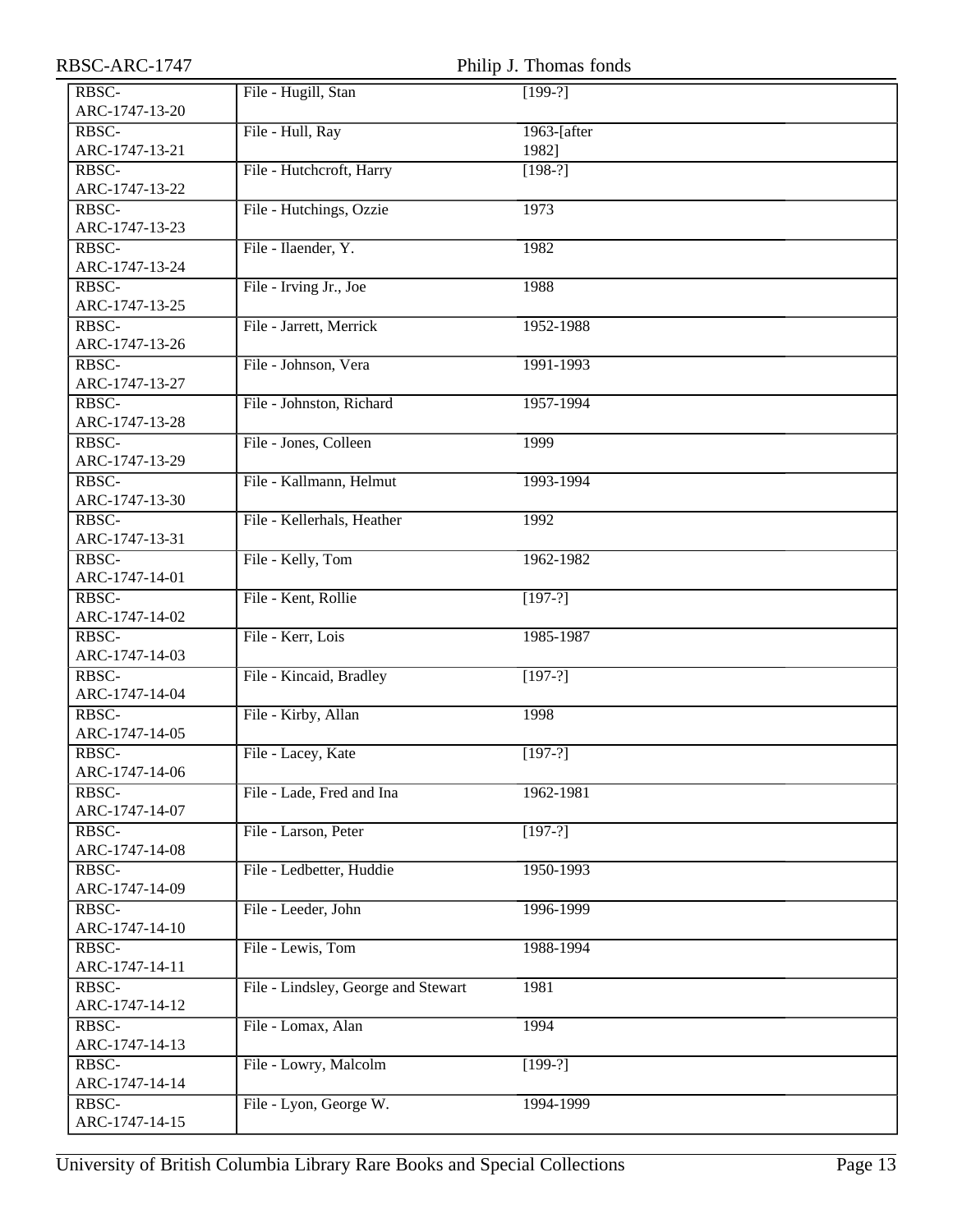Philip J. Thomas fonds

| RBSC-                   | File - MacColl, Ewan and Peggy Seeger         | 1993-2005    |
|-------------------------|-----------------------------------------------|--------------|
| ARC-1747-14-16<br>RBSC- | File - MacIsaac, Joe                          | [after 1981] |
| ARC-1747-14-17          |                                               |              |
| RBSC-                   | File - MacMillan, Ernest                      | $[197-?]$    |
| ARC-1747-14-18          |                                               |              |
| RBSC-                   | File - Marchand, Charles                      | 1993         |
| ARC-1747-14-19          |                                               |              |
| RBSC-                   | File - Matthews, J.S.                         | 1990         |
| ARC-1747-14-20          |                                               |              |
| RBSC-                   | File - McCurdy, Ed                            | 2000-2001    |
| ARC-1747-14-21          |                                               |              |
| RBSC-                   | File - McGuire, Barney                        | 1986-1995    |
| ARC-1747-14-22          |                                               |              |
| RBSC-                   | File - Miller, Jack                           | 1982-1986    |
| ARC-1747-14-23          |                                               |              |
| RBSC-                   | File - Miller, Russell                        | 1995         |
| ARC-1747-14-24          |                                               |              |
| RBSC-                   | File - Mills, Alan                            | 1959         |
| ARC-1747-14-25          |                                               |              |
| RBSC-                   | File - Miscellaneous Correspondence 1 of      | 1963-2006    |
| ARC-1747-14-26          | 2                                             | 1967-2006    |
| RBSC-<br>ARC-1747-14-27 | File - Miscellaneous Correspondence 1 of<br>2 |              |
| RBSC-                   | File - Mitchell, Sam                          | 1973         |
| ARC-1747-15-01          |                                               |              |
| RBSC-                   | File - Munro, Jim (J.F.)                      | 1968-2006    |
| ARC-1747-15-02          |                                               |              |
| RBSC-                   | File - Orchard, Imbert                        | 1974         |
| ARC-1747-15-03          |                                               |              |
| RBSC-                   | File - Ormsby, Margaret                       | 1959-1999    |
| ARC-1747-15-04          |                                               |              |
| RBSC-                   | File - Palmer, Roy                            | 1998         |
| ARC-1747-15-05          |                                               |              |
| RBSC-                   | File - Pauls, Lenora                          | 1981         |
| ARC-1747-15-06          |                                               |              |
| RBSC-                   | File - Peacock, Ken                           | 1990-2004    |
| ARC-1747-15-07          |                                               |              |
| RBSC-                   | File - Petric, Faith                          | 1974-1998    |
| ARC-1747-15-08          |                                               |              |
| RBSC-                   | File - Phillips, Paul A.                      | 1975-1999    |
| ARC-1747-15-09          |                                               |              |
| RBSC-                   | File - Phillips, Paul Gwyn                    | $[197-?]$    |
| ARC-1747-15-10          | File - Price, Truman                          | 1980-2000    |
| RBSC-<br>ARC-1747-15-11 |                                               |              |
| RBSC-                   | File - Querido, David                         | 1993-2002    |
| ARC-1747-15-12          |                                               |              |
| RBSC-                   | File - Rahn, Jay                              | 1998         |
| ARC-1747-15-13          |                                               |              |
| RBSC-                   | File - Reusch, Al                             | 1977         |
| ARC-1747-15-14          |                                               |              |
| RBSC-                   | File - Reynolds, Malvina                      | 1964-1974    |
| ARC-1747-15-15          |                                               |              |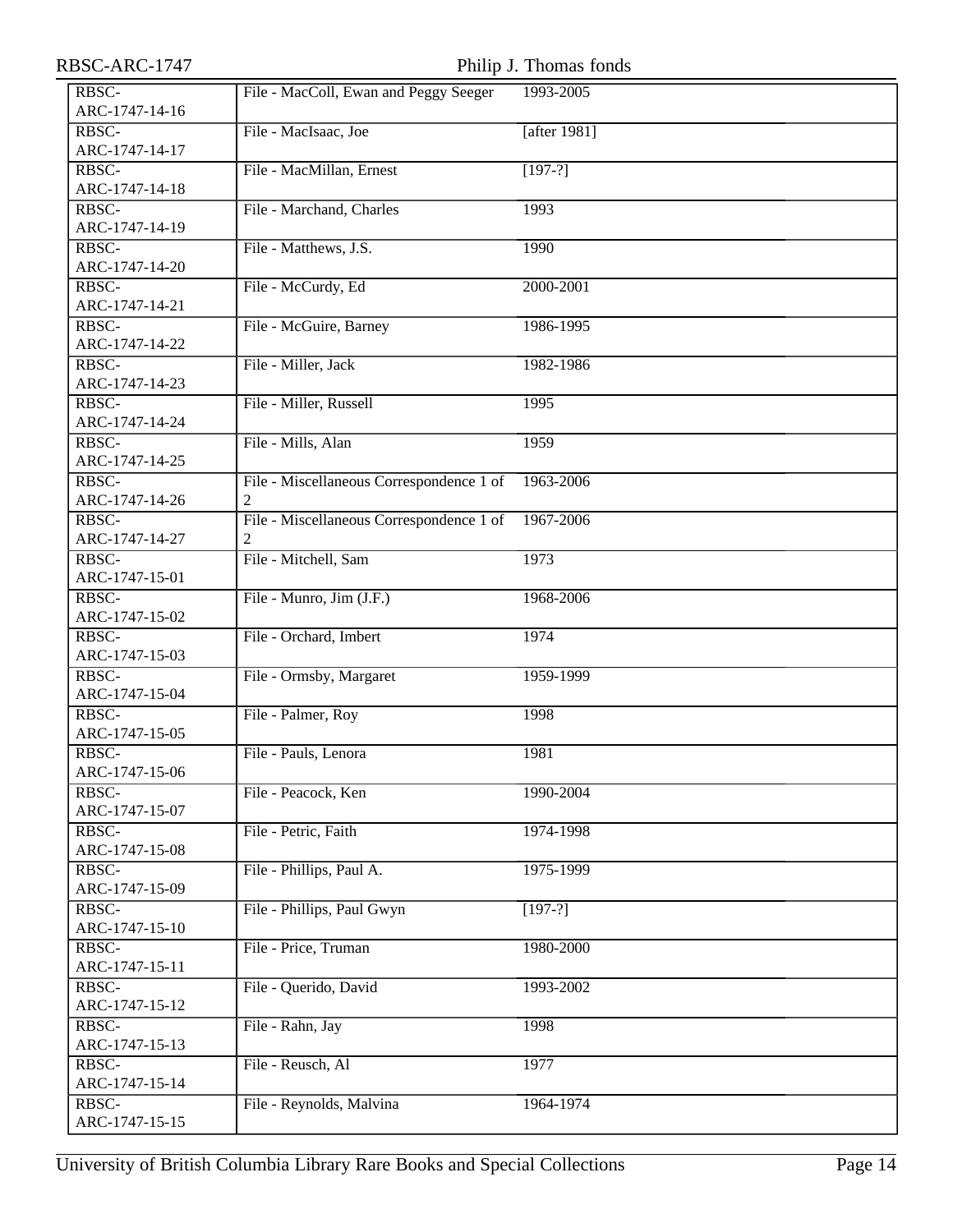| RBSC-ARC-1747 |  |
|---------------|--|
|---------------|--|

| RBSC-ARC-1747  | Philip J. Thomas fonds                     |                    |
|----------------|--------------------------------------------|--------------------|
| RBSC-          | File - Robertson, Brian                    | 1989               |
| ARC-1747-15-16 |                                            |                    |
| RBSC-          | File - Robinson, Earl                      | 1991-1992          |
| ARC-1747-15-17 |                                            |                    |
| RBSC-          | File - Rogers, Tim B.                      | 1982-1993          |
| ARC-1747-15-18 |                                            |                    |
| RBSC-          | File - Roud, Steve                         | 1999               |
| ARC-1747-15-19 |                                            |                    |
| RBSC-          | File - Ruebsaat, Ulrika "Rika"             | 1974-              |
| ARC-1747-15-20 |                                            | [after $1976$ ]    |
| RBSC-          | File - Sarjeant, William A.S.              | 1983-2002          |
| ARC-1747-15-21 |                                            |                    |
| RBSC-          | File - Seeger, Mike                        | 1974               |
| ARC-1747-15-22 |                                            |                    |
| RBSC-          | File - Seeger, Pete                        | 1946-[after        |
| ARC-1747-15-23 |                                            | 2006]              |
| RBSC-          | File - Shoolbraid, Murray                  | 1981-2002          |
| ARC-1747-15-24 |                                            |                    |
| RBSC-          | File - Sigurdson, Sol                      | $[199-?]$          |
| ARC-1747-15-25 |                                            |                    |
| RBSC-          | File - Smith, Jean                         | 1981-1998          |
| ARC-1747-15-26 |                                            |                    |
| RBSC-          | File - Spalding, David                     | 1983-1997          |
| ARC-1747-15-27 |                                            |                    |
| RBSC-          | File - Stortz, Margaret "Peggy"            | 1988-1989          |
| ARC-1747-15-28 |                                            |                    |
| RBSC-          | File - Swanson, Robert "Bob"               | 1993-1994          |
| ARC-1747-15-29 |                                            |                    |
| RBSC-          | File - Swetlikoe, Allen                    | $[198-?]$          |
| ARC-1747-15-30 |                                            |                    |
| RBSC-          | File - Taft, Michael                       | [after 1984]       |
| ARC-1747-16-01 |                                            |                    |
| RBSC-          | File - Terry, Ruchard Runciman             | [1993?]            |
| ARC-1747-16-02 |                                            |                    |
| RBSC-          | File - Newspaper clippings of Philip J.    | [after 1981]       |
| ARC-1747-32-03 | Thomas on poster board                     |                    |
| RBSC-          | File - Newspaper clippings on Philip J.    | 1966-2001          |
| ARC-1747-25-18 | <b>Thomas</b>                              |                    |
| RBSC-          | File - Portrait of Hilda and Philip Thomas | $[199-?]$          |
| ARC-1747-25-02 |                                            |                    |
| RBSC-          | File - Thompson, Fred                      | $1985 - 02 - 10$ - |
| ARC-1747-16-03 |                                            | 1985-02-20         |
| RBSC-          | File - Toelken, Barre                      | 1978-05-06         |
| ARC-1747-16-04 |                                            |                    |
| RBSC-          | File - Triggs, Stanley G.                  | $1974 - 02 - 24$ - |
| ARC-1747-16-05 |                                            | 2003-02-17         |
| RBSC-          | File - Turner, L. Clayton                  | 1987-07-10         |
| ARC-1747-16-06 |                                            |                    |
| RBSC-          | File - Vincent, Tom                        | 1968-6             |
| ARC-1747-16-07 |                                            |                    |
| RBSC-          | File - Wachs, Peter, Jr.                   | 1999               |
| ARC-1747-16-08 |                                            |                    |
| RBSC-          | File - Weekes, Mary                        | $[198-?]$          |
| ARC-1747-16-09 |                                            |                    |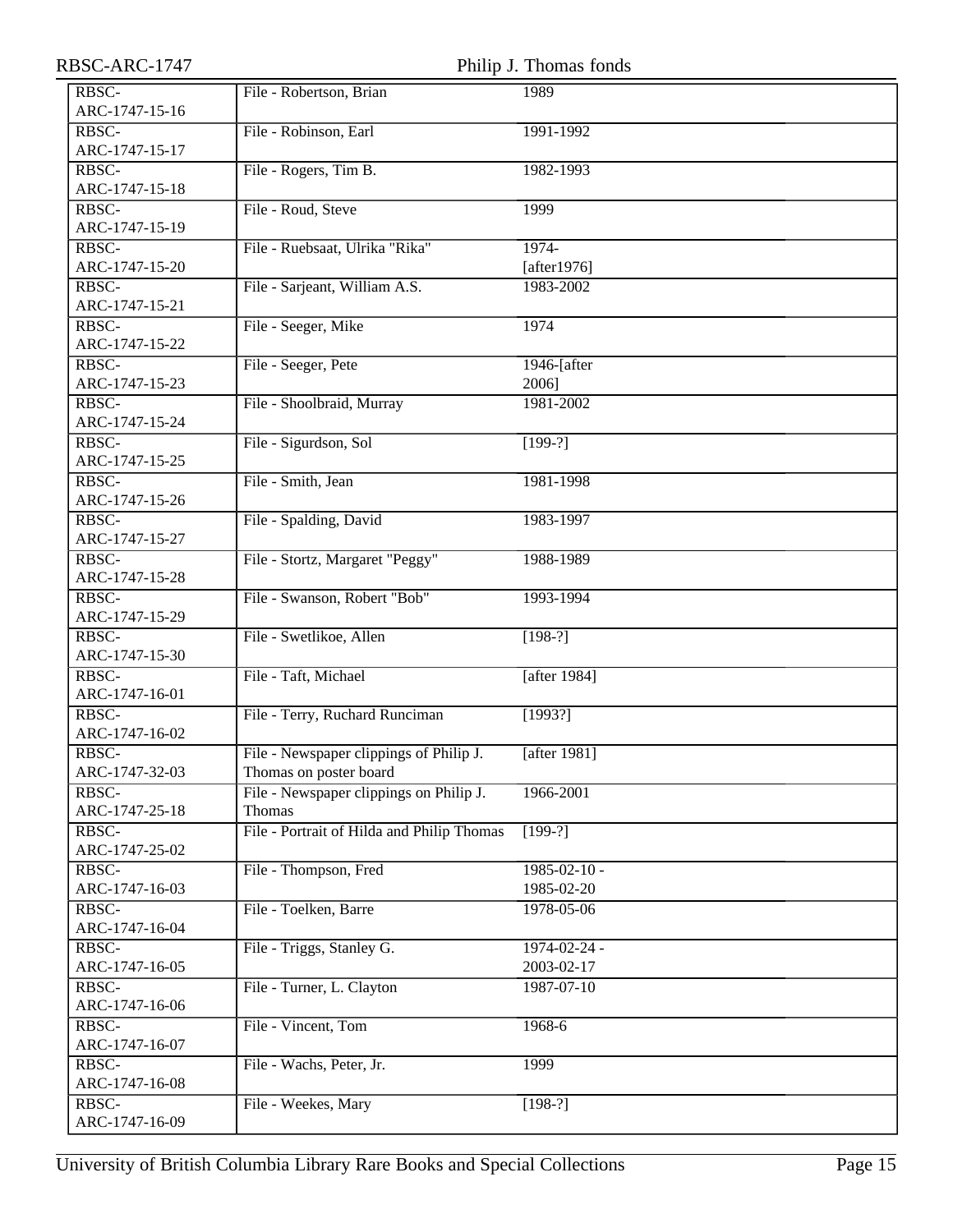| RBSC-ARC-1747           | Philip J. Thomas fonds   |             |  |
|-------------------------|--------------------------|-------------|--|
| RBSC-<br>ARC-1747-16-10 | File - Whidden, Lynn     | 1990 - 1993 |  |
| RBSC-<br>ARC-1747-16-11 | File - Woodward, Francis | 1996-06-13  |  |
| RBSC-<br>ARC-1747-28-11 | File - Henderson, Hamish | 1977        |  |
| Photographs             |                          |             |  |

#### <span id="page-15-0"></span>**Photographs**

Date: 1856-1982 (date of creation)

Scope and content:

Subseries contains original photographs taken or collected by Philip J. Thomas. Thomas' photographs range in subject matter including research materials, folk song singers, and himself. The majority of the subseries are black and white negatives, while there are also colour photographs. The arrangement of the subseries reflects that of the material at acquisition. Therefore, each file represents a binder, while each division within a file matches the division of photos within the binder.

Physical description: 1093 negatives and other material.

Arrangement:

Arrangement of subseries was inherited from time of acquisition, with numbers assigned by the archivist. Each file represents what was in one binder. Those grouping of or individual photographs with contextual information were separated and assigned titles.

Publication status:

published

Physical description:

Includes: 25.5 photographs, 11 postcards, 9 contact sheets, 2 prints, and 1 clipping.

| File / item list |                      |                  |               |           |
|------------------|----------------------|------------------|---------------|-----------|
| Ref code         | Title                | Dates            | Access status | Container |
| RBSC-            | File - Photographs 1 | 1946 - 1973      |               |           |
| ARC-1747-18-10   |                      |                  |               |           |
| RBSC-            | File - Photographs 2 | 1924 - 1948      |               |           |
| ARC-1747-18-11   |                      |                  |               |           |
| RBSC-            | File - Photographs 3 | 1856 - 1977      |               |           |
| ARC-1747-18-12   |                      |                  |               |           |
| RBSC-            | File - Photographs 4 | 1915-[197-]      |               |           |
| ARC-1747-18-13   |                      |                  |               |           |
| RBSC-            | File - Photographs 5 | $[193-?]$        |               |           |
| ARC-1747-18-14   |                      |                  |               |           |
| RBSC-            | File - Photographs 6 | 1974             |               |           |
| ARC-1747-18-15   |                      |                  |               |           |
| RBSC-            | File - Photographs 7 | 1973-1978        |               |           |
| ARC-1747-18-16   |                      |                  |               |           |
| RBSC-            | File - Photographs 8 | $[189-?] - 1974$ |               |           |
| ARC-1747-18-17   |                      |                  |               |           |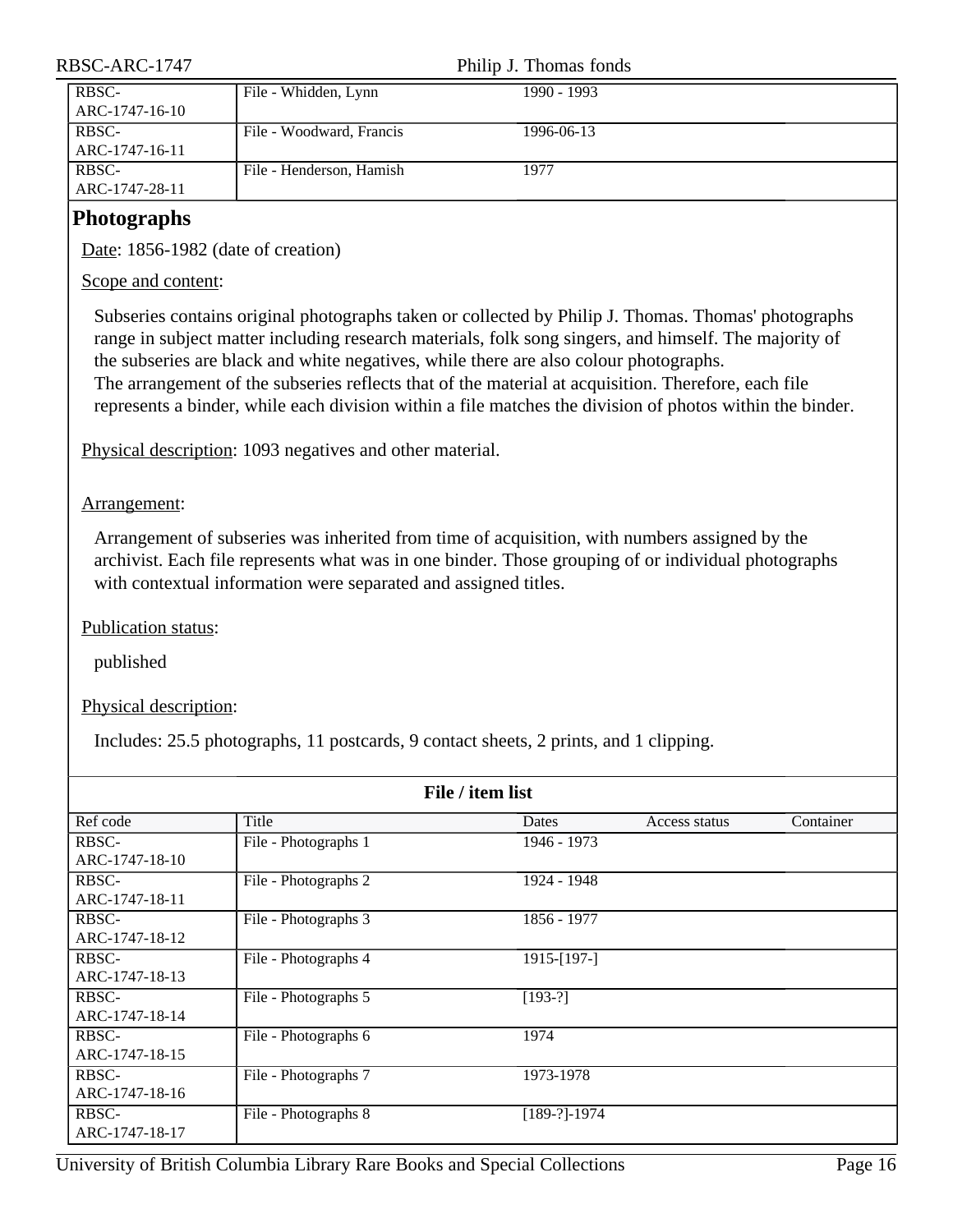| RBSC-ARC-1747           |                                                       | Philip J. Thomas fonds |
|-------------------------|-------------------------------------------------------|------------------------|
| RBSC-<br>ARC-1747-18-18 | File - Photographs 9                                  | $[197-?]$              |
| RBSC-<br>ARC-1747-18-19 | File - Photographs 10                                 | 1974-1978              |
| RBSC-<br>ARC-1747-18-20 | File - Photographs 11                                 | $[189-?]-[193-?]$      |
| RBSC-<br>ARC-1747-18-21 | File - Photographs 12                                 | $[189-?]-[196-?]$      |
| RBSC-<br>ARC-1747-18-22 | File - Photographs 13                                 | 1910-[196-?]           |
| RBSC-<br>ARC-1747-25-04 | File - Photographs 14                                 | $[198-?]$              |
| RBSC-<br>ARC-1747-25-06 | File - Photographs 15                                 | $[198-?]$              |
| RBSC-<br>ARC-1747-25-08 | File - Photographs 16                                 | 1973                   |
| RBSC-<br>ARC-1747-31-14 | File - Photographs 17                                 | $[197-?]$              |
| RBSC-<br>ARC-1747-25-03 | File - CFMS AGM Fredericton N.B.                      | 1979                   |
| RBSC-<br>ARC-1747-25-05 | File - CFMS St. John's Oct 82                         | 1982                   |
| RBSC-<br>ARC-1747-25-07 | File - Harrison-Lillooet Trail above "06<br>mile"     | 1982                   |
| RBSC-<br>ARC-1747-25-09 | File - Port Douglas, Harrison Lake                    | 1982                   |
| RBSC-<br>ARC-1747-25-10 | File - Phil Thomas, Barry Hall, Stan<br><b>Triggs</b> | 1962-07                |
| $\sim$ $\sim$ $\sim$    |                                                       |                        |

#### <span id="page-16-0"></span>**Song files**

Date: 1878-2006 (date of creation)

Scope and content:

Subseries contains song information collected by Thomas. Material includes song lyrics, music sheets, photographs, and articles about individual songs. Subseries is arranged alphabetically according to song title.

Physical description: 167 cm of textual records and other material

Publication status:

published

Physical description:

Includes: 67 photographs, 8 maps, 3 slides, 2 envelopes, 2 illustrations, 2 posters, 1 transparency, 1 album cover, 1 picture, and 1 postcard.

| File / item list   |                            |           |               |           |
|--------------------|----------------------------|-----------|---------------|-----------|
| Ref code           | Title                      | Dates     | Access status | Container |
| RBSC-ARC-1747-1-01 | File - Abdul Abulbul Ameer | $[197-?]$ |               |           |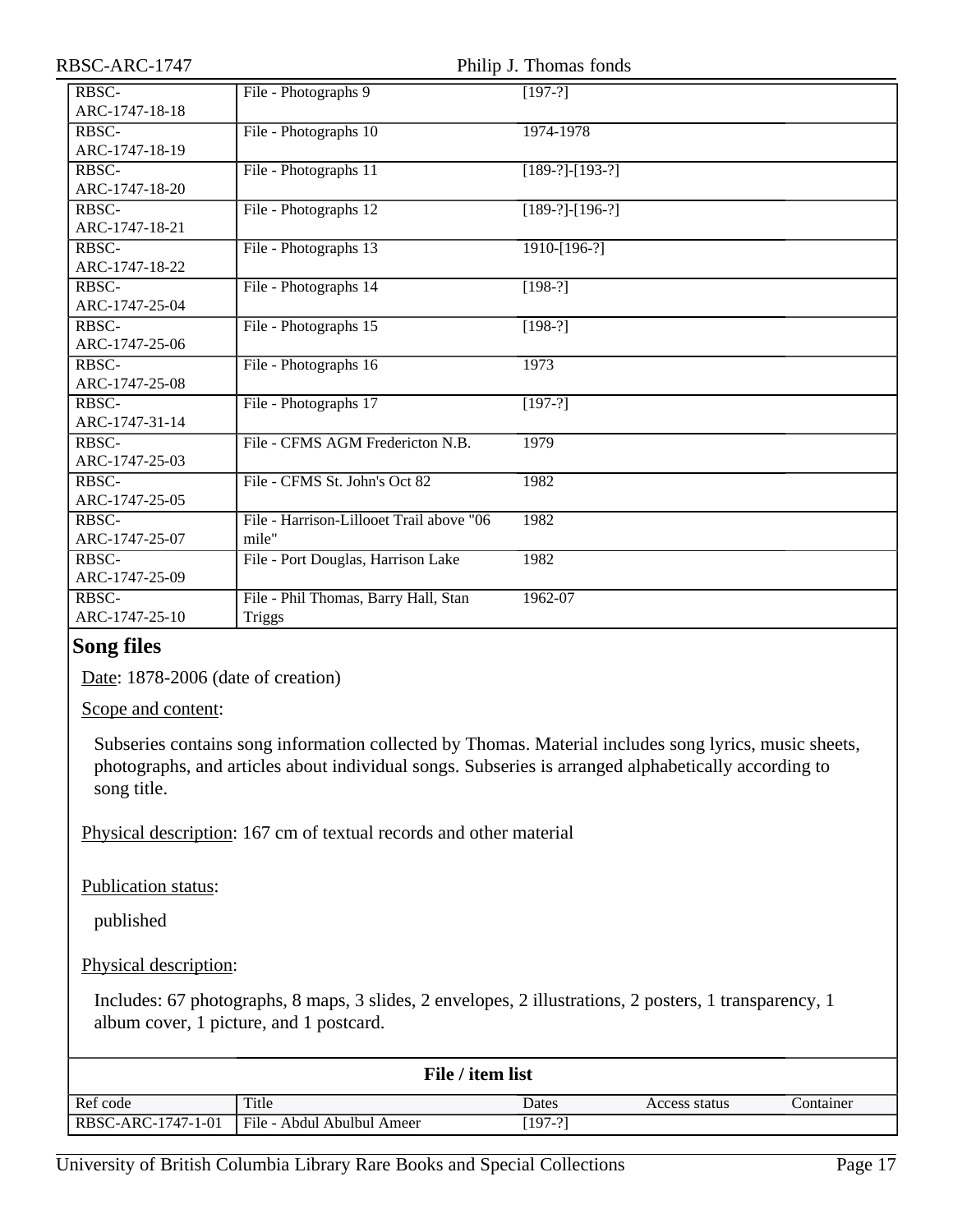| RBSC-ARC-1747           |                                           | Philip J. Thomas fonds |
|-------------------------|-------------------------------------------|------------------------|
| RBSC-ARC-1747-1-02      | File - Acres of Clams                     | $[197-?]$              |
| RBSC-ARC-1747-1-03      | File - The Ads in the Paper               | 1973                   |
| RBSC-ARC-1747-1-04      | File - Airman from the West, from 2nd     | $[197-?]$              |
|                         | RCAF show "All Clear"                     |                        |
| RBSC-ARC-1747-1-05      | File - Alaska Highway                     | 1964                   |
| RBSC-ARC-1747-1-06      | File - The Alberta Homestead              | 1964-1973              |
| RBSC-ARC-1747-1-07      | File - Alberta Homesteader (Dan Gold)     | $[197-?]-[198-?]$      |
| RBSC-ARC-1747-1-08      | File - Alberta Land                       | $[197-?]$              |
| RBSC-ARC-1747-1-09      | File - An Ontario Girl's Complaint; The   | 1996                   |
|                         | Poor Girls of Ontario                     |                        |
| RBSC-                   | File - Annexation 1846                    | $\sqrt{197-1}$         |
| ARC-1747-20-11          |                                           |                        |
| RBSC-                   | File - Are You From Bevan?                | 1968-1985              |
| ARC-1747-20-12          |                                           |                        |
| RBSC-ARC-1747-1-10      | File - Ashcroft Manor Hunt Song           | [after 1985]           |
| RBSC-ARC-1747-1-11      | File - At a Cowboy Dance                  | [after 1970]           |
| RBSC-ARC-1747-1-12      | File - "B" Troop on the Jump              | $[1\overline{97-?}]$   |
| RBSC-ARC-1747-1-13      | File - The Backwoodsman                   | $[197-?]$              |
| RBSC-ARC-1747-1-14      | File - Ballad of Crowfoot by Willie Dunn  | $[199-?]$              |
| RBSC-ARC-1747-1-15      | File - The Ballad of Red Ducharme         | 1974-1978              |
| RBSC-ARC-1747-1-16      | File - Ballad of Soto Street              | $[197-?]$              |
| RBSC-                   | File - The Bank Trollers 1 of 2           | 1978-2006              |
| ARC-1747-23-02          |                                           |                        |
| RBSC-                   | File - The Bank Trollers 2 of 3           | $1953 - 1961$          |
| ARC-1747-24-04          |                                           |                        |
| RBSC-<br>ARC-1747-25-01 | File - The Bank Trollers 3 of 3           | 1960-1963              |
| RBSC-ARC-1747-1-17      | File - Banks of Brandywine                | $[197-?]$              |
| RBSC-                   | File - Banks of the Similkameen           | 1963-1974              |
| ARC-1747-20-13          |                                           |                        |
| RBSC-ARC-1747-1-18      | File - Bar Room Song                      | 1973                   |
| RBSC-ARC-1747-1-19      | File - Barbara Allen                      | 1973                   |
| RBSC-ARC-1747-1-20      | File - Stan Rogers - Barrett's Privateers | 1997                   |
| RBSC-ARC-1747-1-21      | File - La Bataille des Sept Chenes (The   | $1956 - [197-?]$       |
|                         | Battle of Seven Oaks)                     |                        |
| RBSC-ARC-1747-1-22      | File - The B.C. Bootleggers               | 1964                   |
| RBSC-ARC-1747-1-23      | File - The B.C. Logger                    | 1965-1994              |
| RBSC-ARC-1747-1-24      | File - B.C. Sugar Refinery                | [after 1973]           |
| RBSC-ARC-1747-1-25      | File - Bennet's Lament                    | $[199-?]$              |
| RBSC-ARC-1747-1-26      | File - Bessie from Banksland              | [after 1965]           |
| RBSC-ARC-1747-1-27      | File - The Black Hills - The Dreary Black | $[197-?]$              |
|                         | Hills                                     |                        |
| RBSC-ARC-1747-1-28      | File - The Bloomin' Athlete               | $[197-?]$              |
| RBSC-                   | File - The Bold Northwestman              | 1972                   |
| ARC-1747-20-14          |                                           |                        |
| RBSC-                   | File - Bonnie Are the Hurdies O           | 1973-1990              |
| ARC-1747-21-01          |                                           |                        |
| RBSC-                   | File - Bowser's Seventy TWA               | 1962                   |
| ARC-1747-21-02          |                                           |                        |
| RBSC-ARC-1747-1-29      | File - The Braes of Balquither            | $[199-?]$              |
| RBSC-ARC-1747-1-30      | File - The Brains of Norman Wells         | 1983                   |
| RBSC-ARC-1747-1-31      | File - Brakin' on the Train               | $[197-?]$              |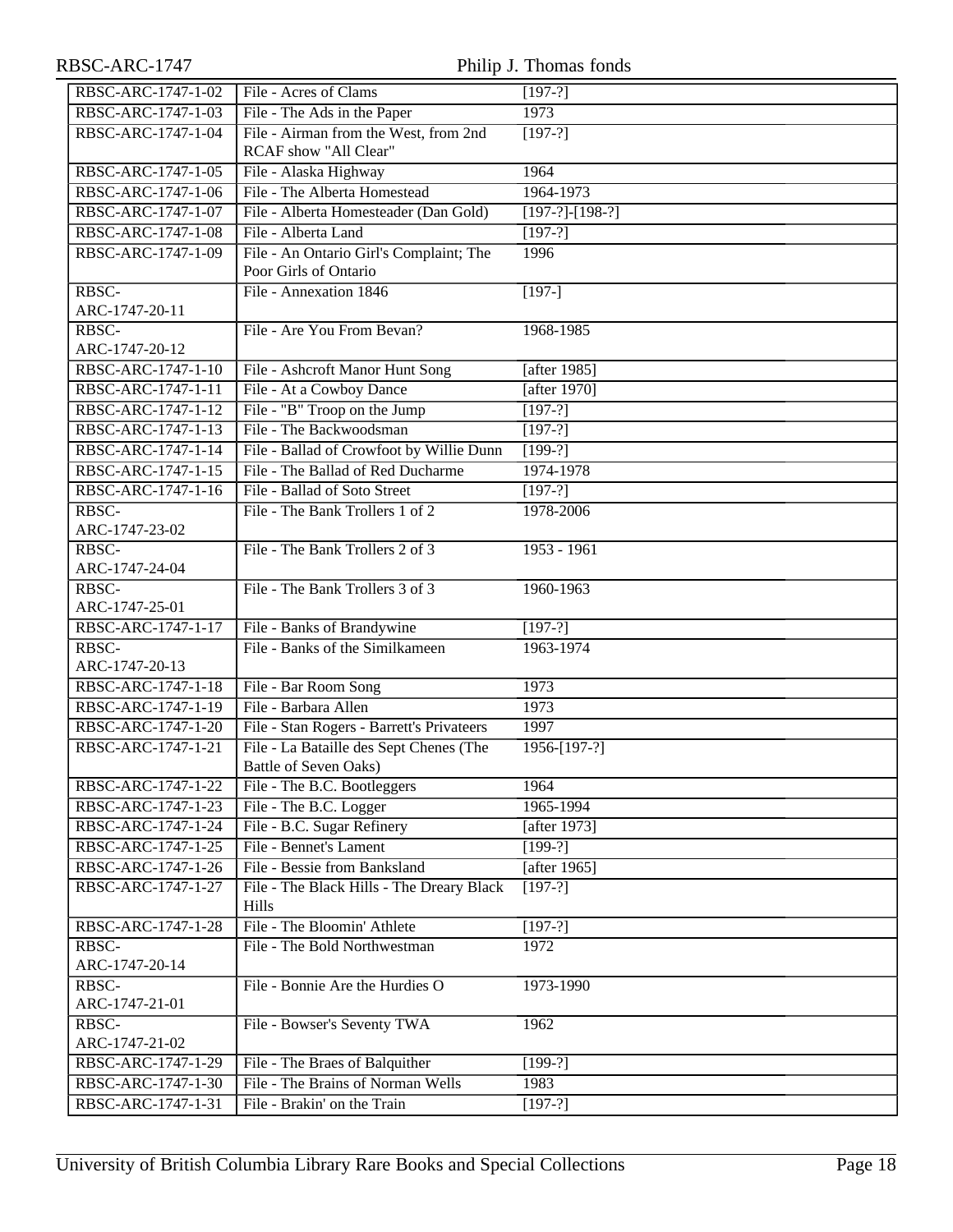### RBSC-ARC-1747 Philip J. Thomas fonds

| RBSC-              | File - Bring Back that Gill Net to Me  | 1982            |
|--------------------|----------------------------------------|-----------------|
| ARC-1747-21-03     |                                        |                 |
| RBSC-ARC-1747-1-32 | File - Britannia Mine                  | [after $1964$ ] |
| RBSC-ARC-1747-1-33 | File - Bronco Busters                  | 1983            |
| RBSC-              | File - Buck's Camp Down at Munroe      | $[197-?]$       |
| ARC-1747-21-04     |                                        |                 |
| RBSC-ARC-1747-1-34 | File - The Bucket                      | $[197-?]$       |
| RBSC-ARC-1747-1-35 | File - Bury Me Not in the Lone Prairie | $[197-?]$       |
| RBSC-ARC-1747-1-36 | File - Ça ne vas pas!                  | 1984            |
| RBSC-ARC-1747-1-37 | File - Cana-da-da Song                 | 1992            |
| RBSC-ARC-1747-1-38 | File - Carry Me Back to Garibaldi      | [after 1985]    |
| RBSC-ARC-1747-1-39 | File - Carter's Camp                   | $[198-?]$       |
| RBSC-ARC-1747-1-40 | File - The Cascade Fire                | 1942-1970       |
| RBSC-ARC-1747-1-41 | File - Castles in the Air              | $[198-?]$       |
| RBSC-ARC-1747-1-42 | File - Chauffe, chauffe fort!          | 1984            |
| RBSC-              | File - Cheer, Boys, Cheer, for the     | 1969            |
| ARC-1747-21-05     | <b>Dominion Nation</b>                 |                 |
| RBSC-ARC-1747-1-43 | File - The Chewing Gum Song            | 1973            |
| RBSC-              | File - Chief Douglas' Daughter         | $[197-?]$       |
| ARC-1747-21-06     |                                        |                 |
| RBSC-ARC-1747-1-44 | File - The Civil War                   | $[197-?]$       |
| RBSC-ARC-1747-1-45 | File - The Colorado Swim Team Song     | 1992            |
| RBSC-              | File - Come All You Coal Miners        | 1963            |
| ARC-1747-23-01     |                                        |                 |
| RBSC-ARC-1747-1-46 | File - Come Home, Father               | $[199-?]$       |
| RBSC-ARC-1747-1-47 | File - Come Sit by my Side, Little     | $[198-?]$       |
|                    | Darling                                |                 |
| RBSC-ARC-1747-1-48 | File - Condom Song                     | $[198-?]$       |
| RBSC-ARC-1747-1-49 | File - The Copper Mountain Raise       | $[197-?]$       |
| RBSC-ARC-1747-1-50 | File - Cows                            | $[197-?]$       |
| RBSC-ARC-1747-1-51 | File - The Dam Song                    | 1969-1977       |
| RBSC-ARC-1747-2-01 | File - Dark-Eyed Sailor                | 1973            |
| RBSC-ARC-1747-2-02 | File - Dawson Creek Fire               | 1953-1973       |
| RBSC-ARC-1747-2-03 | File - Days of Forty-Nine              | 1973            |
| RBSC-ARC-1747-2-04 | File - Dedicated to S.S. Leopoldville  | 1992            |
| RBSC-ARC-1747-2-05 | File - The Denville Girl               | 1973            |
| RBSC-ARC-1747-2-06 | File - The Derby Ram                   | 1963-1970       |
| RBSC-ARC-1747-2-07 | File - Did you ever shoot the goose?   | $[197-?]$       |
| RBSC-              | File - The Doryman                     | 1974            |
| ARC-1747-21-07     |                                        |                 |
| RBSC-ARC-1747-2-08 | File - The Doukhobor Girls             | 1970            |
| RBSC-ARC-1747-2-09 | File - Down in Yon Forest              | $[197-?]$       |
| RBSC-ARC-1747-2-10 | File - Dreaming, Dreaming              | 1979-1986       |
| RBSC-              | File - The Dredger                     | 1965            |
| ARC-1747-21-08     |                                        |                 |
| RBSC-              | File - Drill, Ye Tarriers, Drill       | 1952-1977       |
| ARC-1747-21-09     |                                        |                 |
| RBSC-ARC-1747-2-11 | File - The (Botting) Dying Cowboy      | $[197-?]$       |
| RBSC-ARC-1747-2-12 | File - The Dying Cowboy                | 1983            |
| RBSC-ARC-1747-2-13 | File - The Dying Outlaw                | $[197-?]$       |
| RBSC-              | File - D'ye Ken Sam Hughes             | 1961-2004       |
| ARC-1747-23-12     |                                        |                 |
| RBSC-ARC-1747-2-14 | File - The Eastend Flood               | $[197-?]$       |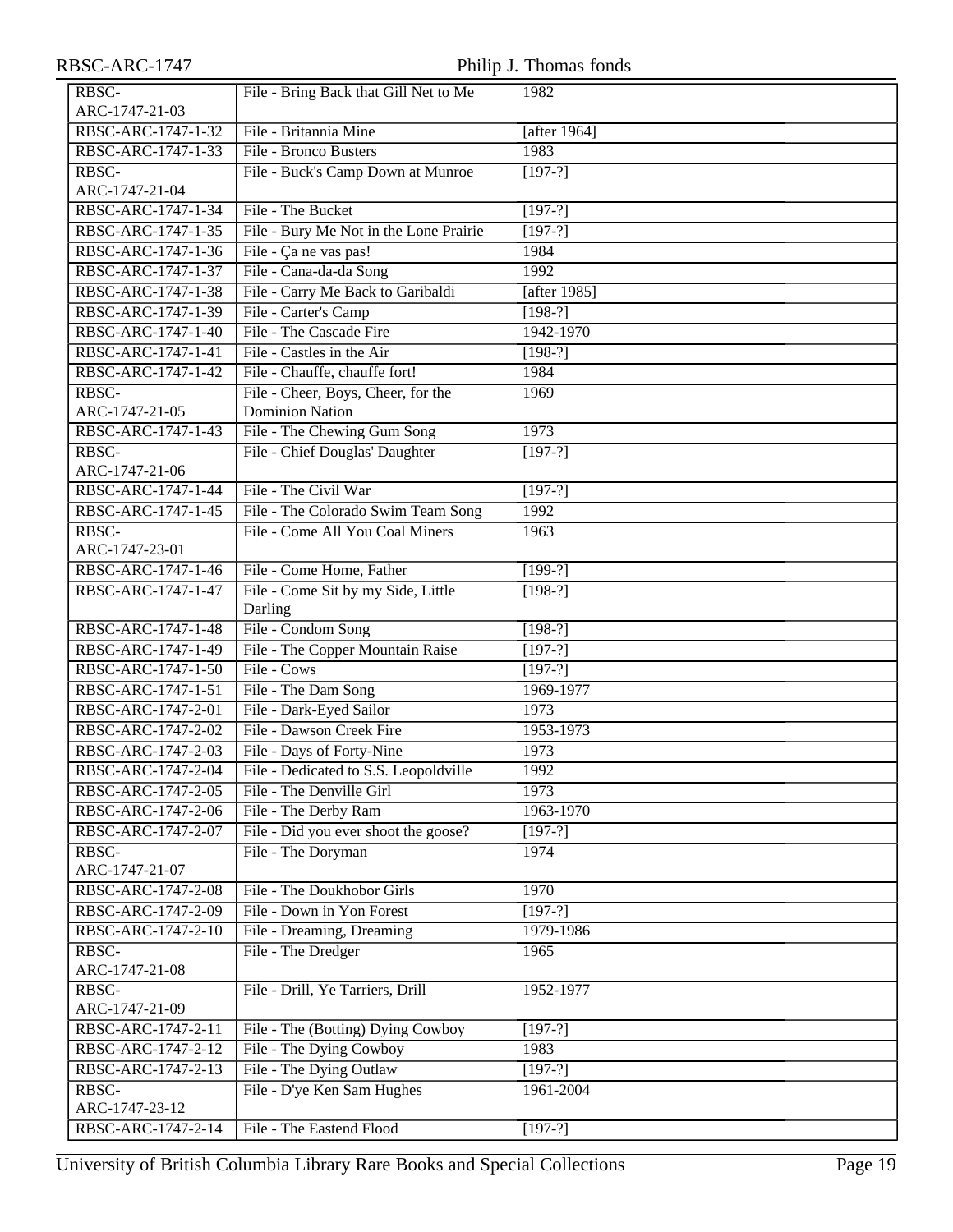| RBSC-ARC-1747           |                                         | Philip J. Thomas fonds        |
|-------------------------|-----------------------------------------|-------------------------------|
| RBSC-ARC-1747-2-15      | File - E.P. Walker                      | 1986                          |
| RBSC-                   | File - Estevan Song                     | $[197-?]$                     |
| ARC-1747-24-06          |                                         |                               |
| RBSC-ARC-1747-2-16      | File - The Faithful Sailor Boy          | $[196 - ]-1972$               |
| RBSC-ARC-1747-2-17      | File - Far, Far Away                    | $[197-?]$                     |
| RBSC-                   | File - Far From Home                    | 1965                          |
| ARC-1747-21-10          |                                         |                               |
| RBSC-ARC-1747-2-18      | File - Farther Along                    | 1962-1970                     |
| RBSC-ARC-1747-2-19      | File - Fifty/Sixty Years Ago            | 1983-1993                     |
| RBSC-ARC-1747-2-20      | File - Fifty Years from Now             | 1962-1973                     |
| RBSC-ARC-1747-2-21      | File - The Fireman's Lament             | 1974                          |
| RBSC-ARC-1747-2-22      | File - Flooding Old Beaton              | 1967-1974                     |
| RBSC-ARC-1747-2-23      | File - Flunky Jim                       | $[197-?]-2006$                |
| RBSC-ARC-1747-2-24      | File - Forgotten Isle                   | $[198-?]$                     |
| RBSC-                   | File - The Fort Nelson's Freighter Song | 1978                          |
| ARC-1747-21-11          |                                         |                               |
| RBSC-ARC-1747-2-25      | File - Forty Below                      | 1993                          |
| RBSC-ARC-1747-2-26      | File - The Foulest and the Purest       | $[194-?]$                     |
| RBSC-ARC-1747-2-27      | File - The Founding Fathers             | 1983                          |
| RBSC-ARC-1747-2-28      | File - The Friendly Beasts              | $[197-?]-1992$                |
| RBSC-ARC-1747-2-29      | File - Ginger Goodwin                   | 1974                          |
| RBSC-ARC-1747-2-30      | File - The Girl I left Behind Me        | $[199-?]$                     |
| RBSC-ARC-1747-2-31      | File - Git Along, Little Dogies         | [after 1969]                  |
| RBSC-ARC-1747-2-32      | File - Give me the Lass with the Landed | $[199-?]$                     |
|                         | Estate                                  |                               |
| RBSC-ARC-1747-2-33      | File - Goodbye, I'm Going Home          | 1970                          |
| RBSC-ARC-1747-2-34      | File - Goodnight to You All             | 1963                          |
| RBSC-ARC-1747-2-35      | File - The Goose Hangs High             | $[194-?]-[199-?]$             |
| RBSC-ARC-1747-2-36      | File - The Grader                       | 1970                          |
| RBSC-<br>ARC-1747-21-12 | File - The Grand Hotel                  | 1974-1975                     |
| RBSC-ARC-1747-2-37      | File - The Great Railroad Robbery       |                               |
| RBSC-ARC-1747-2-38      | File - The Great Theodore               | $[197-?]$<br>$1963 - [197-?]$ |
| RBSC-ARC-1747-2-39      | File - Green Grow the Rashes O!         | $[$ after 1982]               |
| RBSC-                   | File - The Greenchain Song              | 1974-2004                     |
| ARC-1747-21-13          |                                         |                               |
| RBSC-                   | File - Greenhorn Song                   | 1970-2004                     |
| ARC-1747-23-04          |                                         |                               |
| RBSC-ARC-1747-3-01      | File - The Gypsy Davey                  | 1973                          |
| RBSC-ARC-1747-3-02      | File - Hallelujah I'm a Bum             | [after $1973$ ]               |
| RBSC-                   | File - Hanging in the Barn              | 1970                          |
| ARC-1747-21-14          |                                         |                               |
| RBSC-                   | File - Hard Rock Miner                  | 1970                          |
| ARC-1747-21-15          |                                         |                               |
| RBSC-ARC-1747-3-03      | File - Hard Tack, Come Again No More    | $[197-?]$                     |
| RBSC-ARC-1747-3-04      | File - Hard Times Come Again No More    | $[197-?]$                     |
| RBSC-ARC-1747-3-05      | File - The Harvest Excursion            | 1973-1980                     |
| RBSC-                   | File - Haywire Outfit                   | $[197-?]-2004$                |
| ARC-1747-23-09          |                                         |                               |
| RBSC-ARC-1747-3-06      | File - Hell in the Yukon                | $[197-]-[198-]$               |
| RBSC-ARC-1747-3-07      | File - Here I am in Vancouver           | 1974-1985                     |
| RBSC-ARC-1747-3-08      | File - Here's a ho! Vancouver           | $[197-?]$                     |
| RBSC-ARC-1747-3-09      | File - He's in the Asylum Now           | $[199-?]$                     |

University of British Columbia Library Rare Books and Special Collections Page 20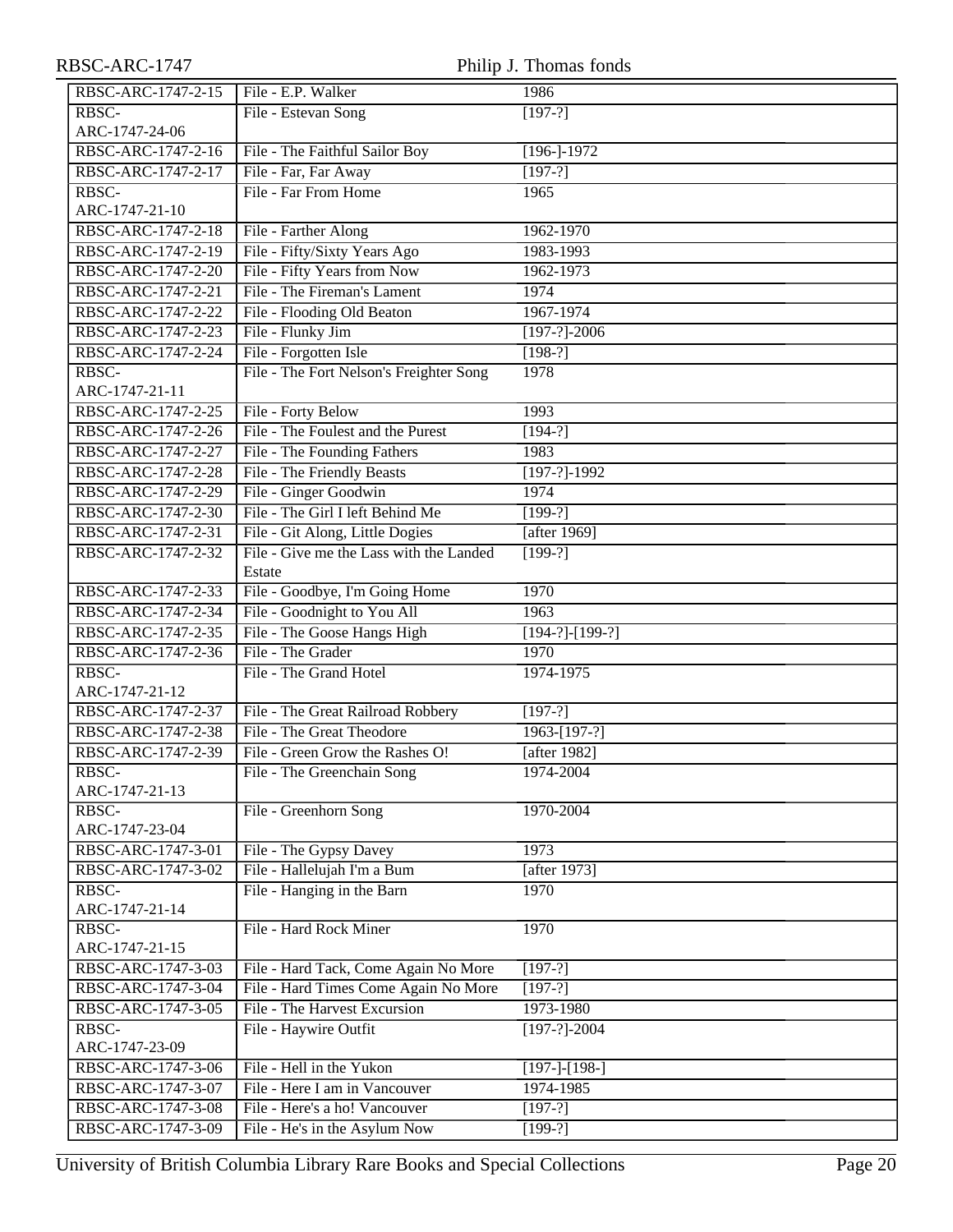| RBSC-ARC-1747 |
|---------------|
|---------------|

| RBSC-ARC-1747                            |                                                                             | Philip J. Thomas fonds |
|------------------------------------------|-----------------------------------------------------------------------------|------------------------|
| RBSC-ARC-1747-3-10                       | File - Hill 166                                                             | 1966-[after            |
|                                          |                                                                             | 1999]                  |
| RBSC-                                    | File - Hip-hip Hoorah                                                       | [after 1969]           |
| ARC-1747-21-16                           |                                                                             |                        |
| RBSC-ARC-1747-3-11                       | File - Hold the Fort                                                        | 1937-1990              |
| RBSC-ARC-1747-3-12                       | File - The Horse Wrangler                                                   | $[197-?]$              |
| RBSC-ARC-1747-3-13                       | File - I Ben a Swede from Powell River                                      | 1970-1973              |
| RBSC-                                    | File - If I Had a Plane Like Patullo                                        | 1979                   |
| ARC-1747-23-08                           |                                                                             |                        |
| RBSC-ARC-1747-3-14                       | File - I Gave My Love Some Sherry<br>File - I Got Me a Job on an Extra Gang | 1974                   |
| RBSC-ARC-1747-3-15<br>RBSC-ARC-1747-3-16 | File - I Lo'e Na a Laddie but Ane                                           | $[197-?]$              |
| RBSC-                                    |                                                                             | $[197-?]$<br>1962-1973 |
| ARC-1747-21-17                           | File - I'm Only a Broken Down Mucker                                        |                        |
| RBSC-ARC-1747-3-17                       | File - I Went to the Woods                                                  | 1973                   |
| RBSC-ARC-1747-3-18                       | File - In the Woods Around Nakusp                                           | 1972                   |
| RBSC-ARC-1747-3-19                       | File - The Irish Annie Laurie                                               | 1973                   |
| RBSC-ARC-1747-3-20                       | File - It's Forty Below in the Winter                                       | 1975-1985              |
| RBSC-ARC-1747-3-21                       | File - I've Taken My Booze Where I've                                       | $[197-?]$              |
|                                          | Found It                                                                    |                        |
| RBSC-ARC-1747-3-22                       | File - Jerry, Go 'Ile the Car                                               | $[197-?]$              |
| RBSC-ARC-1747-3-23                       | File - John Barleycorn                                                      | 1974-1994              |
| RBSC-ARC-1747-3-24                       | File - Johnny, I Hardly Knew Ye                                             | $[197-?]$              |
| RBSC-ARC-1747-3-25                       | File - Johnny Kerbeck's Machine                                             | $[197-?]$              |
| RBSC-ARC-1747-3-26                       | File - Johnny Will you Wait for a While?                                    | 1964-1973              |
| RBSC-ARC-1747-3-27                       | File - The Jolly Shanty Boy                                                 | 1973                   |
| RBSC-ARC-1747-3-28                       | File - The Kettle Valley Line                                               | 1962-1982              |
| RBSC-ARC-1747-3-29                       | File - The Kingstaed Logging Crew                                           | 1973                   |
| RBSC-                                    | File - Klondike                                                             | 1973                   |
| ARC-1747-21-18                           |                                                                             |                        |
| RBSC-                                    | File - Know Ye the Land                                                     | 1995-2005              |
| ARC-1747-23-07                           |                                                                             |                        |
| RBSC-ARC-1747-3-30                       | File - Komagata Maru                                                        | 1973                   |
| RBSC-ARC-1747-4-01                       | File - Lady Isabel and the Elf Knight                                       | 1993                   |
| RBSC-ARC-1747-4-02                       | File - Lady Oh Lady Be Good                                                 | 1972-1981              |
| RBSC-ARC-1747-4-03                       | File - The Lethbridge Girl                                                  | 1973                   |
| RBSC-ARC-1747-4-04                       | File - Life in a Prairie Shack                                              | 1973-1983              |
| RBSC-ARC-1747-4-05                       | File - Little Old Log Cabin in the Lane                                     | $[199-?]$              |
| RBSC-ARC-1747-4-06                       | File - Little Old Sod Shanty on my Claim                                    | $[194-?]-1992$         |
| RBSC-ARC-1747-4-07                       | File - Logging on Cobalt                                                    | 1970                   |
| RBSC-ARC-1747-4-08                       | File - Lord Ullin's Daughter                                                | $[199-?]$              |
| RBSC-ARC-1747-4-09                       | File - Lottie Has Lots and Lots of Lots                                     | 1964-1973              |
| RBSC-ARC-1747-4-10                       | File - Louis Riel Song                                                      | 1952-[197-?]           |
| RBSC-ARC-1747-4-11                       | File - Lukey's Boat                                                         | $[199-?]$              |
| RBSC-ARC-1747-4-12                       | File - Lovin' You                                                           | 1974-1979              |
| RBSC-ARC-1747-4-13                       | File - The Mad Trapper of Rat River                                         | 1983                   |
| RBSC-                                    | File - The Mambru                                                           | 2006                   |
| ARC-1747-31-09                           |                                                                             |                        |
| RBSC-ARC-1747-4-14                       | File - A Man's a Man for A' That                                            | [after 1968]           |
| RBSC-ARC-1747-4-15                       | File - Marguerite                                                           | $[197-7]$              |
| RBSC-<br>ARC-1747-21-19                  | File - Mary, Come Home                                                      | 1977                   |
|                                          |                                                                             |                        |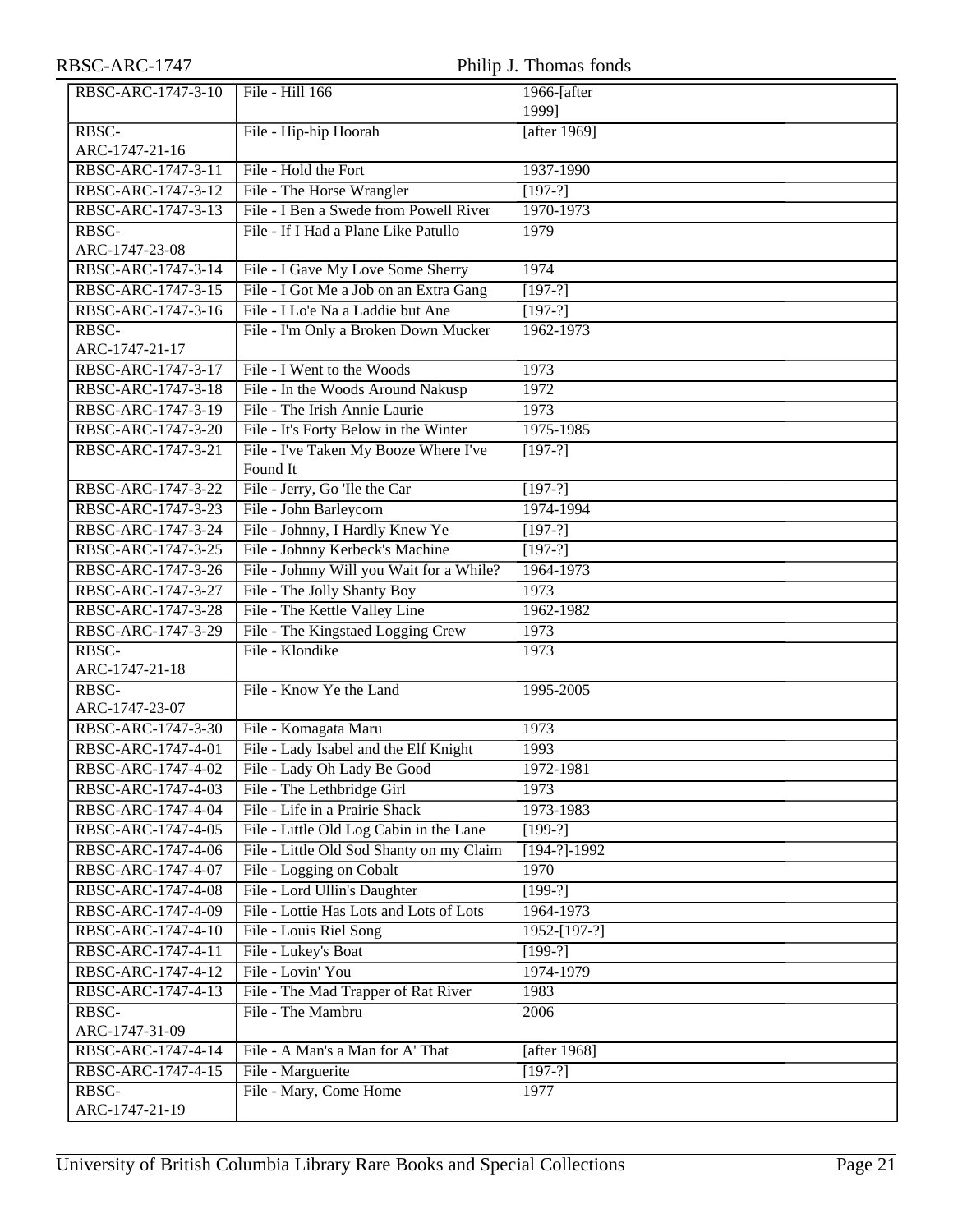| RBSC-ARC-1747-4-16 | File - May I Sleep in Your Barn Tonight,     | $[197-?]$         |
|--------------------|----------------------------------------------|-------------------|
|                    | Mister?                                      |                   |
| RBSC-ARC-1747-4-17 | File - La Metisse                            | $[199-?]$         |
| RBSC-ARC-1747-4-18 | File - The Midges Dance Aboon the Burn       | $[199-?]$         |
| RBSC-              | File - The Minto                             | 1973              |
| ARC-1747-21-20     |                                              |                   |
| RBSC-ARC-1747-4-19 | File - Miss Bailey's Ghost                   | $[199-?]$         |
| RBSC-ARC-1747-4-20 | File - Moonlight on the Meadow               | $[197-?]$         |
| RBSC-ARC-1747-4-21 | File - The Moonman                           | 1972              |
| RBSC-ARC-1747-4-22 | File - Moonlight and Skies                   | 1962-1973         |
| RBSC-              | File - The Moose Hunter's Blues              | 1977              |
| ARC-1747-21-21     |                                              |                   |
| RBSC-ARC-1747-4-23 | File - The Mountain at Green's               | 1972              |
| RBSC-ARC-1747-4-24 | File - The Mousetrap Man                     | $[197-?]$         |
| RBSC-              | File - The Mousetrap Man                     | $[197-?]$         |
| ARC-1747-24-10     |                                              |                   |
| RBSC-ARC-1747-4-25 | File - The Most Important Person on the      | $[199-?]$         |
|                    | Line                                         |                   |
| RBSC-ARC-1747-4-26 | File - The Murder of Sandy McCoull           | 1970              |
| RBSC-ARC-1747-4-27 | File - My Dad was a Sailor                   | 1962-1973         |
| RBSC-ARC-1747-4-28 | File - My Father Came from Texas             | 1973              |
| RBSC-              | File - My Name, 'Tis Vernon Fetterly         | 1973 - 1977       |
| ARC-1747-22-01     |                                              |                   |
| RBSC-ARC-1747-4-29 | File - My Sweetheart's a Mule in the<br>Mine | 1970              |
| RBSC-ARC-1747-4-30 | File - My Pantaloons                         | $[197-?]$         |
| RBSC-ARC-1747-4-31 | File - A New Song to an Old Tune by Dr.      | 1968              |
|                    | H.                                           |                   |
| RBSC-ARC-1747-4-32 | File - No, Sir, No!                          | 1973              |
| RBSC-ARC-1747-4-33 | File - Norske Fisherman                      | $[197-?]$         |
| RBSC-ARC-1747-4-34 | File - Northwest Logger                      | 1994              |
| RBSC-ARC-1747-4-35 | File - O Canada                              | 1909-1986         |
| RBSC-ARC-1747-4-36 | File - The Oar Knob Song                     | $[197-?]$         |
| RBSC-              | File - Old Faro                              | $[197-]$          |
| ARC-1747-22-02     |                                              |                   |
| RBSC-              | File - The Old Go Hungry Hashhouse           | 1973-1986         |
| ARC-1747-22-03     |                                              |                   |
| RBSC-ARC-1747-4-37 | File - Old Timer's Song                      | 1970              |
| RBSC-ARC-1747-4-38 | File - On Such a May Morning                 | $[197-?]$ -[199-] |
| RBSC-ARC-1747-4-39 | File - On the Bank of the Modder River       | 1979-02-06        |
|                    | Far Away                                     |                   |
| RBSC-ARC-1747-4-40 | File - On Top of Old Smokey                  | 1973              |
| RBSC-ARC-1747-4-41 | File - Only Nineteen Years Old               | $[197-?]$         |
| RBSC-ARC-1747-4-42 | File - The Outhouse (Shit-House) on our      | 1973              |
|                    | Farm                                         |                   |
| RBSC-ARC-1747-5-01 | File - Packard of Anderson Lake              | $[196-?]-[197-?]$ |
| RBSC-ARC-1747-5-02 | File - Paddy McGinty's Goat                  | 1970              |
| RBSC-              | File - The Pembina River Homestead           | 1973-1977         |
| ARC-1747-22-04     |                                              |                   |
| RBSC-              | File - The Pender Harbour Fisherman          | $[197-?]$         |
| ARC-1747-22-05     |                                              |                   |
| RBSC-ARC-1747-5-03 | File - Pender Harbour Oyster Girl            | 1966-1973         |
| RBSC-ARC-1747-5-04 | File - Peter Gray                            | $[197-?]$         |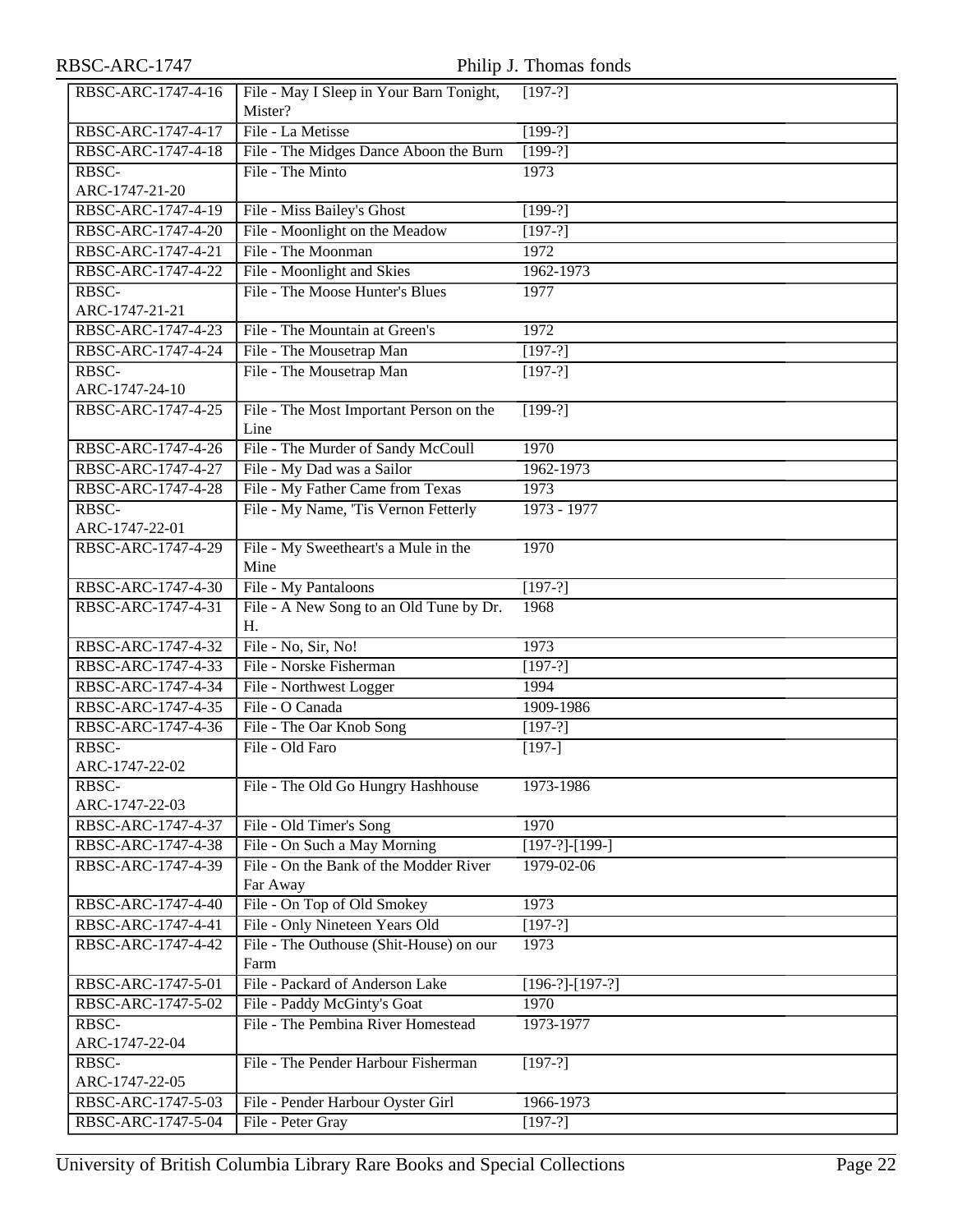| RBSC-ARC-1747           |                                               | Philip J. Thomas fonds |
|-------------------------|-----------------------------------------------|------------------------|
| RBSC-<br>ARC-1747-22-06 | File - The P.G.E. Song                        | 1973                   |
| RBSC-ARC-1747-5-05      | File - Polk and Oregon                        | $[197-?]$              |
| RBSC-                   | File - The Poor Armourer Boy                  | $[197-]$               |
| ARC-1747-22-07          |                                               |                        |
| RBSC-ARC-1747-5-06      | File - Poor Cabin Boy                         | $[197-?]$              |
| RBSC-ARC-1747-5-07      | File - A Poor Lone Girl of Saskatchewan       | $[197-?]$              |
| RBSC-ARC-1747-5-08      | File - Pop Goes the Weasel                    | $[199-?]$              |
| RBSC-                   | File - The Potlatch Fair                      | 1973                   |
| ARC-1747-22-08          |                                               |                        |
| RBSC-ARC-1747-5-09      | File - Poussez-vous les vieux                 | $[197-?]$              |
| RBSC-ARC-1747-5-10      | File - Power to the People!                   | 1970                   |
| RBSC-ARC-1747-5-11      | File - Pretty Poll                            | [1970]                 |
| RBSC-                   | File - Prohibition Song                       | 1984-2004              |
| ARC-1747-23-03          |                                               |                        |
| RBSC-ARC-1747-5-12      | File - The Prospector's Home                  | 1973                   |
| RBSC-ARC-1747-5-13      | File - The Red Flag                           | $[197-?]$              |
| RBSC-ARC-1747-5-14      | File - Red Iron, Hard Rock and Deep<br>Water  | 1976                   |
| RBSC-ARC-1747-5-15      | File - The Red Light Saloon                   | $[197-?]$              |
| RBSC-ARC-1747-5-16      | File - Red River Valley                       | 1931-1981              |
| RBSC-ARC-1747-5-17      | File - Return to the Red River Valley         | $[197-?]$              |
| RBSC-ARC-1747-5-18      | File - Roll On, Little Dogies, Roll On        | 1970                   |
| RBSC-ARC-1747-5-19      | File - Roll On, You Log Haulers               | $1973 - 2004$          |
| RBSC-ARC-1747-5-20      | <b>File - Les Roses Blanches</b>              | $[197-?]$              |
| RBSC-ARC-1747-5-21      | File - The Roughneck and the Cree<br>Maiden   | $[197-?]$              |
| RBSC-ARC-1747-5-22      | File - Roughneck on Morning Tour              | $[197-?]$ - $[199-?]$  |
| RBSC-ARC-1747-5-23      | File - The Rum Seller                         | 1973                   |
| RBSC-ARC-1747-5-24      | File - Rush to the Klondike                   | 1995                   |
| RBSC-ARC-1747-5-25      | File - The Sailor Boy                         | $[197-?]$              |
| RBSC-ARC-1747-5-26      | File - The Sailor's Alphabet                  | 1974-1975              |
| RBSC-ARC-1747-5-27      | File - Salvation Army Klondike Song           | 1985                   |
| RBSC-ARC-1747-5-28      | File - Saskatchewan                           | $[197-?]$              |
| RBSC-ARC-1747-5-29      | File - Saskatchewan (Hungry 1930's)           | $[197-?]$              |
| RBSC-ARC-1747-5-30      | File - Sealing in the Bearing Sea             | 1983-1991              |
| RBSC-                   | File - Seattle Illahee I and II               | 1959-1973              |
| ARC-1747-22-09          |                                               |                        |
| RBSC-ARC-1747-5-31      | File - Second Narrows Bridge Disaster<br>Song | 1987-1988              |
| RBSC-ARC-1747-5-32      | File - Seven Nights Drunk                     | 1970                   |
| RBSC-ARC-1747-5-33      | File - She was Bred in the Okanagan           | 1970                   |
| RBSC-ARC-1747-5-34      | File - Sheep Herder's Lament                  | 1963-1973              |
| RBSC-ARC-1747-5-35      | File - The Sinking of the Ocean Ranger        | $1982 - 02 - 15$       |
| RBSC-ARC-1747-5-36      | File - Skagit Valley                          | 1970                   |
| RBSC-<br>ARC-1747-22-10 | File - The Skedaddler                         | $[197-]$               |
| RBSC-ARC-1747-5-37      | File - Sleepy Song                            | 1989                   |
| RBSC-ARC-1747-5-38      | File - The Soldier's Song                     | $[199-?]$              |
| RBSC-ARC-1747-5-39      | File - Some Love to Roam                      | 1988                   |
| RBSC-ARC-1747-5-40      | File - Song of the Bayard                     | $[197-?]$              |
| RBSC-                   | File - Song of the Dominion Boys' in          | [1969]                 |
| ARC-1747-22-11          | <b>British Columbia</b>                       |                        |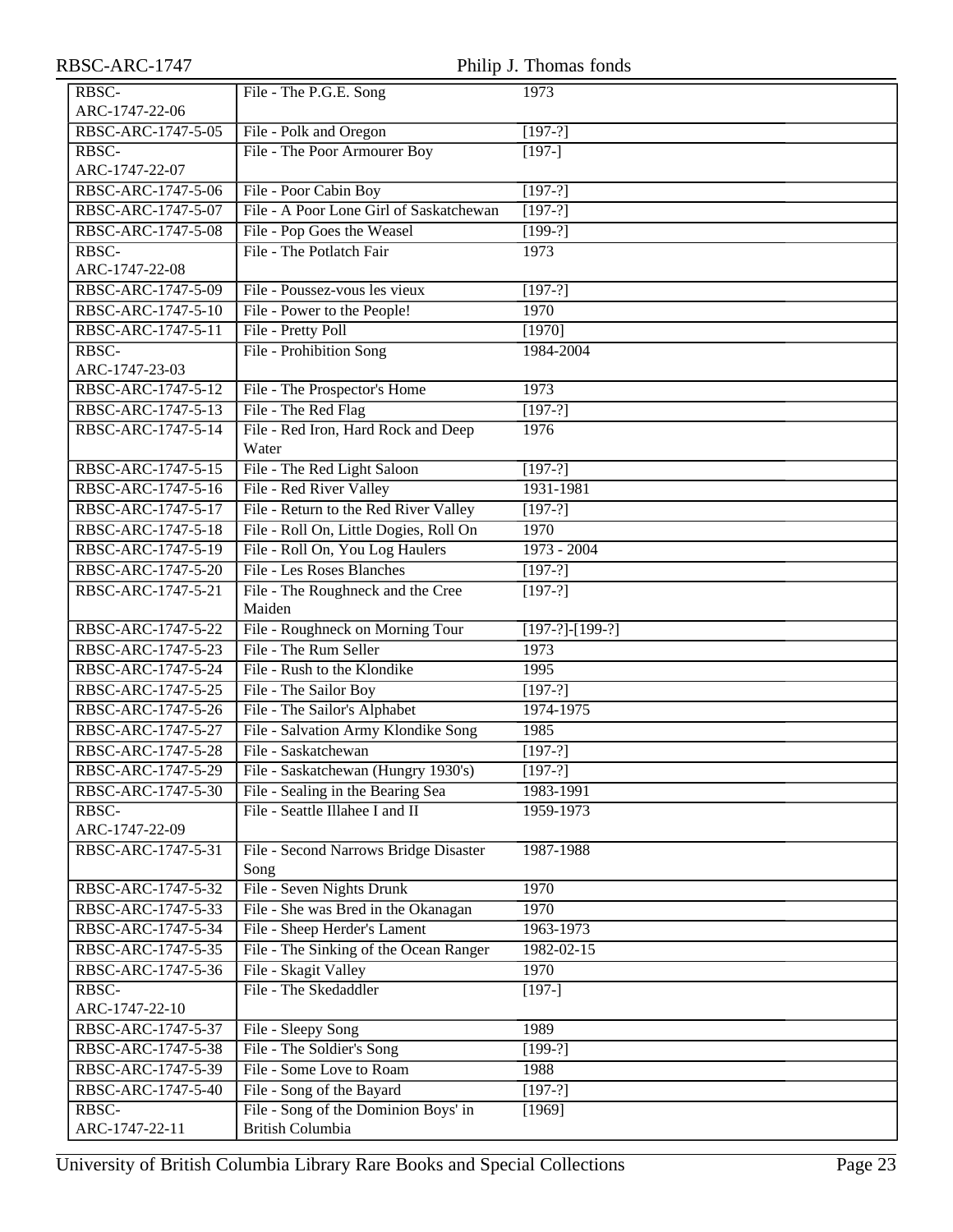| RBSC-ARC-1747      |                                         | Philip J. Thomas fonds |
|--------------------|-----------------------------------------|------------------------|
| RBSC-ARC-1747-5-41 | File - Song of the Hard Tack Brigade    | $[197-?]$              |
| RBSC-ARC-1747-6-01 | File - Song of the Monkman Trail        | 1974 - 1991            |
| RBSC-              | File - The Song of the Sockeye          | $[197-]$               |
| ARC-1747-22-12     |                                         |                        |
| RBSC-ARC-1747-6-02 | File - The Soup Song                    | $[197-?]$              |
| RBSC-ARC-1747-6-03 | File - The Squaws Along the Yukon       | 1967-1983              |
| RBSC-ARC-1747-6-04 | File - Sun-Sun-Sunflower Seeds          | 1970                   |
| RBSC-              | File - Sunset                           | 1961                   |
| ARC-1747-22-13     |                                         |                        |
| RBSC-              | File - Taku Miners                      | 1972-1978              |
| ARC-1747-22-14     |                                         |                        |
| RBSC-ARC-1747-6-05 | File - The Tall Green Hills             | 1990                   |
| RBSC-              | File - Teaming Up the Cariboo Road      | 1973                   |
| ARC-1747-22-15     |                                         |                        |
| RBSC-ARC-1747-6-06 | File - There is Joy in Climbing         | 1985                   |
|                    | Mountains                               |                        |
| RBSC-ARC-1747-6-07 | File - They Stand by the Cold Deck      | $[197-?]$              |
| RBSC-ARC-1747-6-08 | File - Those Beanery Blues              | $[197-?]$              |
| RBSC-ARC-1747-6-09 | File - Three Men, They Went A-Hunting   | 1973                   |
| RBSC-ARC-1747-6-10 | File - To Sherrif McRae                 | 1978-[199-?]           |
| RBSC-ARC-1747-6-11 | File - Toll the Bell                    | $[197-?]$              |
| RBSC-              | File - Truck Driver's Song              | 1973-1974              |
| ARC-1747-22-16     |                                         |                        |
| RBSC-ARC-1747-6-12 | File - Trucker's Song                   | 1971-1973              |
| RBSC-ARC-1747-6-13 | File - True Lover of Mine               | $[197-?]$              |
| RBSC-ARC-1747-6-14 | File - The Tulameen Mine                | 1970                   |
| RBSC-              | File - Tunes for "Lukey's Boat"         | 1983-1985              |
| ARC-1747-26-11     | Correspondence etc.                     |                        |
| RBSC-ARC-1747-6-15 | File - Twelve Gates to the City         | $[198-?]$              |
| RBSC-ARC-1747-6-16 | File - Twenty-One Years                 | 1973                   |
| RBSC-              | File - Tying a Knot in the Devil's Tail | 1973                   |
| ARC-1747-22-17     |                                         |                        |
| RBSC-ARC-1747-6-17 | File - Vancouver in B.C.                | $[197-?]$              |
| RBSC-ARC-1747-6-18 | File - Vancouver Town                   | $[197-?]$              |
| RBSC-ARC-1747-6-19 | File - The Vera                         | $[197-?]$              |
| RBSC-              | File - Victoria Christmas Song          | [1973]                 |
| ARC-1747-23-05     |                                         |                        |
| RBSC-ARC-1747-6-20 | File - Waiting for the Mail             | $[197-?]$              |
| RBSC-ARC-1747-6-21 | File - Walking Down Broadway            | $[197-?]$              |
| RBSC-ARC-1747-6-22 | File - Waltzing Matilda                 | $1960 - 1995$          |
| RBSC-              | File - Way Up the Ucletan               | 1973                   |
| ARC-1747-22-18     |                                         |                        |
| RBSC-              | File - Way Up in the Monashee Range     | 1944-1973              |
| ARC-1747-22-19     |                                         |                        |
| RBSC-              | File - We Are Sam Hughes' Army          | 1963-1968              |
| ARC-1747-23-10     | File - We Are Seated Alone in Our       |                        |
| RBSC-ARC-1747-6-23 | Shanty of Logs                          | $[197-?]$              |
| RBSC-ARC-1747-6-24 | File - We Are the Boys                  | 1987                   |
| RBSC-              | File - We Are the Boys of the Old       | 1973                   |
| ARC-1747-23-06     | Rainbow                                 |                        |
| RBSC-              | File - We Are, We Are, We Are           | 1963                   |
| ARC-1747-23-11     | Canadians                               |                        |
|                    |                                         |                        |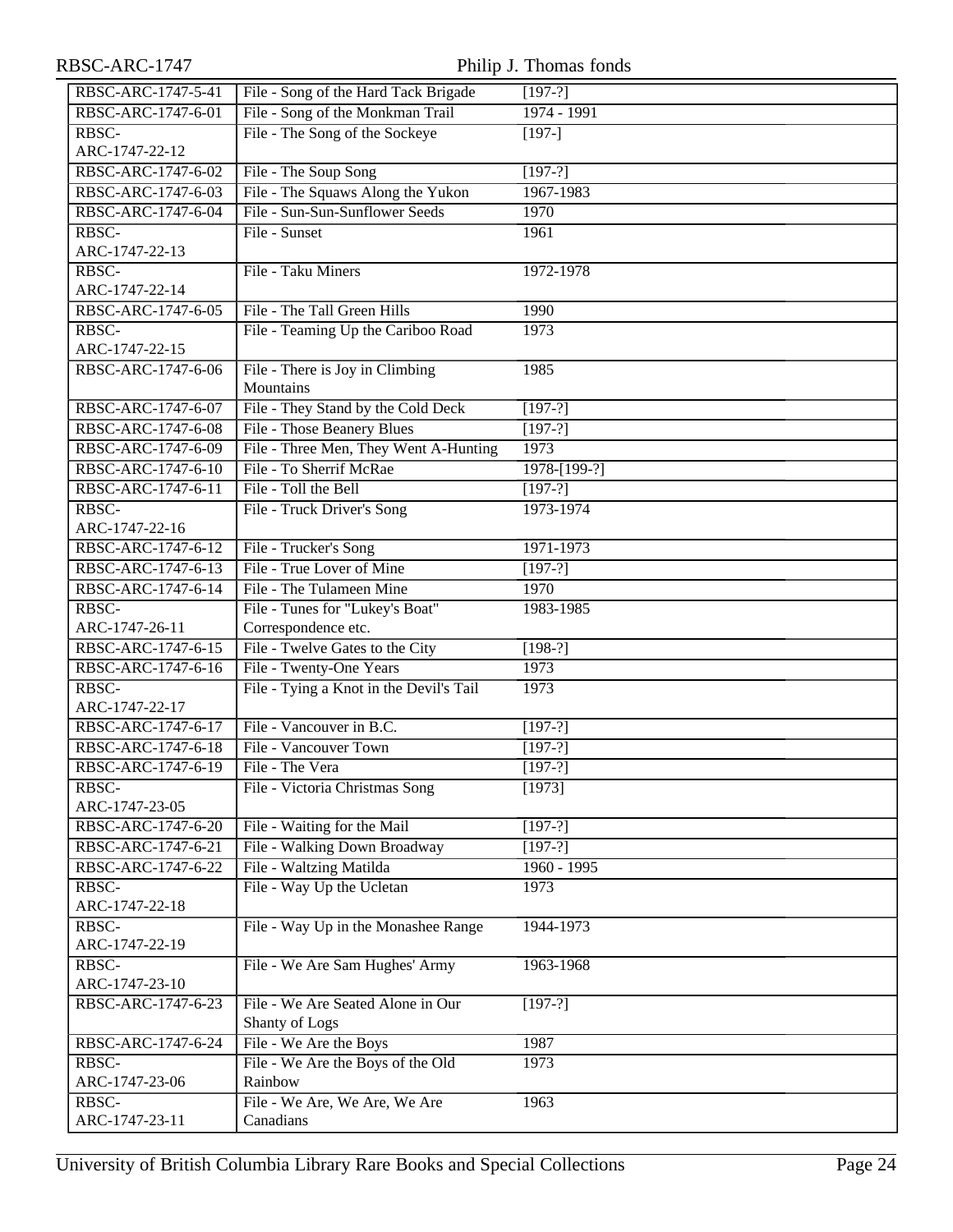# RBSC-ARC-1747 Philip J. Thomas fonds

| RBSC-ARC-1747-6-25      | File - We're A' Noddin' Parodies         | $1878 - 1991$ |
|-------------------------|------------------------------------------|---------------|
| RBSC-ARC-1747-6-26      | File - We've Never Had a Mayor Like      | $[197-?]$     |
|                         | that Before                              |               |
| RBSC-ARC-1747-6-27      | File - What'll I Do?                     | 1973          |
| RBSC-ARC-1747-6-28      | File - When I First Came to this Land    | $[197-?]$     |
| RBSC-ARC-1747-6-29      | File - When It's Winter in the Kootenays | $[197-?]$     |
| RBSC-ARC-1747-6-30      | File - When We Loggers Come to Town      | 1973          |
| RBSC-ARC-1747-6-31      | File - When the Ice Worms Nest Again     | $1960 - 1995$ |
| RBSC-ARC-1747-6-32      | File - Where are the boys of Anoyx       | $[197-?]$     |
|                         | tonight?                                 |               |
| RBSC-ARC-1747-6-33      | File - Where Grampa's Gone               | 1970          |
| RBSC-ARC-1747-6-34      | File - Where the Coho Flash Silver       | 1970          |
| RBSC-                   | File - Where the Fraser River Flows      | 1973-1985     |
| ARC-1747-22-20          |                                          |               |
| RBSC-                   | File - Where the Great Peace River Flows | 1970-1972     |
| ARC-1747-22-21          |                                          |               |
| RBSC-ARC-1747-6-35      | File - Where the Lardeau River Flows     | 1955-1973     |
| RBSC-ARC-1747-6-36      | File - Where the River Shannon Flows     | 1973          |
| RBSC-ARC-1747-7-01      | File - Who's Gonna Turn It Around        | 1994          |
| RBSC-ARC-1747-7-02      | File - The Wild Barbaree                 | 1974          |
| RBSC-ARC-1747-7-03      | File - The Word                          | 1967-1977     |
| RBSC-ARC-1747-7-04      | File - The Wreck of Green Cove           | $[197-?]$     |
| RBSC-                   | File - The Wreck of the C.P. Yorke       | 1978          |
| ARC-1747-22-22          |                                          |               |
| RBSC-ARC-1747-7-05      | File - Wreck of the Julie Plante         | 1984-1991     |
| RBSC-ARC-1747-7-06      | File - Yankee Doodle                     | $[198-?]$     |
| RBSC-ARC-1747-7-07      | File - Ye Union Smeltermen of Trail      | $[197-?]$     |
| RBSC-                   | File - The Young British Rancher         | $[197-]$      |
| ARC-1747-22-23          |                                          |               |
| RBSC-                   | File - The Young Man from Canada         | 1973          |
| ARC-1747-22-24          |                                          |               |
| RBSC-ARC-1747-7-08      | File - Young Man from the Country        | $[199-?]$     |
| RBSC-ARC-1747-7-09      | File - Young Ted Brown                   | $1963 - 1973$ |
| RBSC-ARC-1747-7-10      | File - You're Bushed, Old Timer, You're  | $[197-?]$     |
|                         | <b>Bushed</b>                            |               |
| RBSC-<br>ARC-1747-25-16 | File - Wanton Trooper                    | $[199-?]$     |
| RBSC-                   | File - In Beautiful British Columbia     | $[19-?]$      |
| ARC-1747-28-12          |                                          |               |
| RBSC-                   | File - Vancouver Songs II                | 1986          |
| ARC-1747-28-13          |                                          |               |
| RBSC-                   | File - Australian Bush Songs             | $[19-?]$      |
| ARC-1747-28-14          |                                          |               |
| RBSC-                   | File - Vancouver Town                    | 1912          |
| ARC-1747-28-15          |                                          |               |
| <b>Publishing</b>       |                                          |               |
|                         |                                          |               |

<span id="page-24-0"></span>Date: 1921-2006 (date of creation)

Scope and content: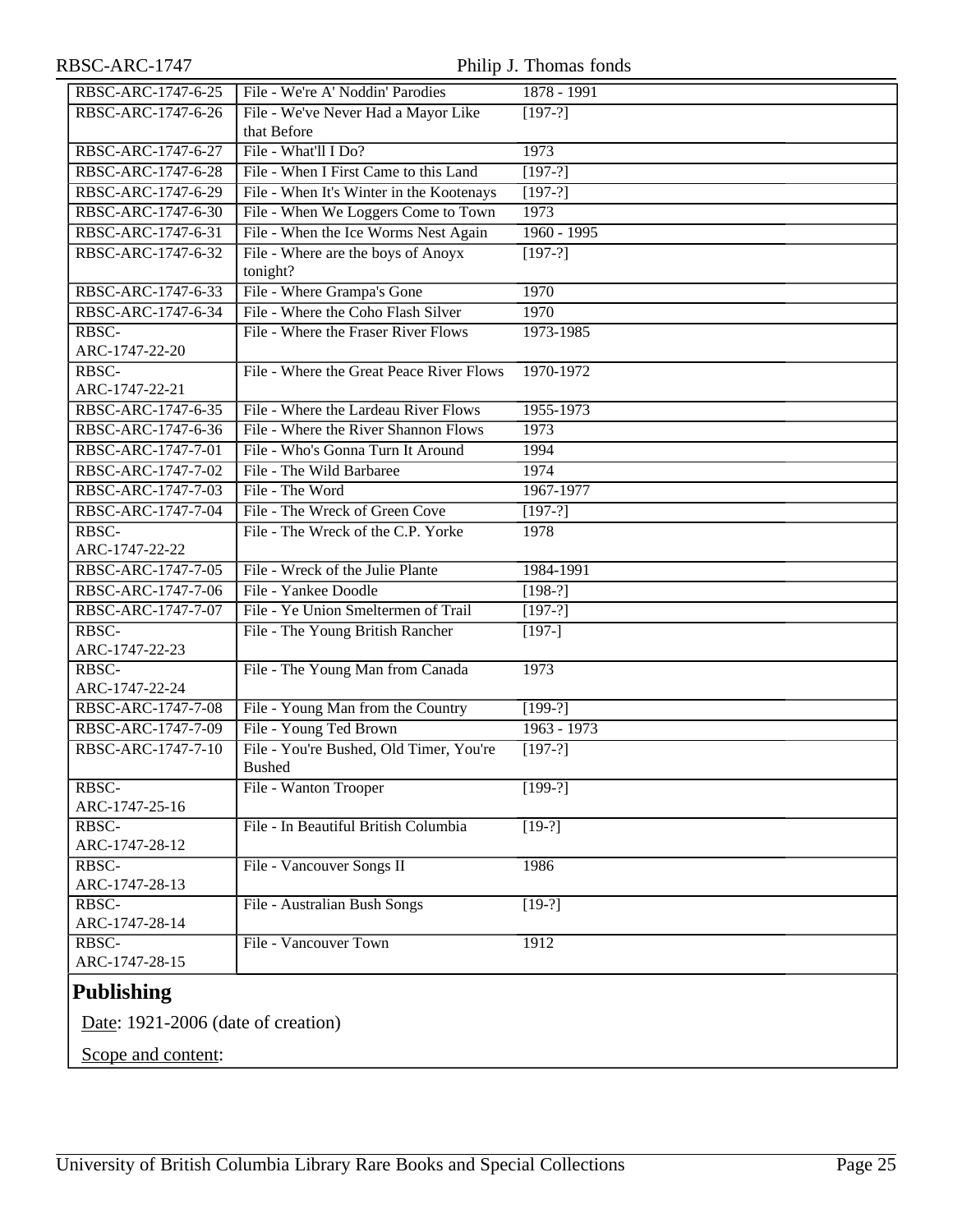Series includes Thomas' original publications and his binding of historical folk song books. Material includes correspondence, permissions, maps, reviews, and proofs. Series is arranged into two subseries: <I>Songs of the Pacific Northwest</I> and bookbinding projects.

Physical description: 23 cm of textual records and other materials

Publication status:

published

Physical description:

Includes: 112 photographs, 48 negatives, 45 maps, 3 prints, 3 illustrations, 3 microfiche, 2 contact sheets, and 2 booklets.

**File / item list**

#### <span id="page-25-0"></span>**<i>Songs of the Pacific Northwest</i>**

Date: 1921-2006 (date of creation)

Scope and content:

Subseries documents the development of Philip J. Thomas' book of folk songs entitled <I>Songs of the Pacific Northwest</I>, which was published in 1979. Material includes correspondence, proofs, permissions, and reviews for the book. Subseries is arranged alphabetically by material genre.

Physical description: 10 cm of textual records and other material

Arrangement:

Arrangement inherited from immediate source of acquisition.

Publication status:

published

Physical description:

Includes: 45 maps, 31 photographs, 26 negatives, and 3 prints

| File / item list |                                       |                  |               |           |
|------------------|---------------------------------------|------------------|---------------|-----------|
| Ref code         | Title                                 | <b>Dates</b>     | Access status | Container |
| RBSC-            | File - 2nd Edition                    | $2004 - 2005$    |               |           |
| ARC-1747-16-12   |                                       |                  |               |           |
| RBSC-            | File - Correspondence                 | $1978 - 11 - 15$ |               |           |
| ARC-1747-16-13   |                                       | 2006-04-23       |               |           |
| RBSC-            | File - Front/back matter - drafts 1st | $? - 1990$       |               |           |
| ARC-1747-16-14   | edition                               |                  |               |           |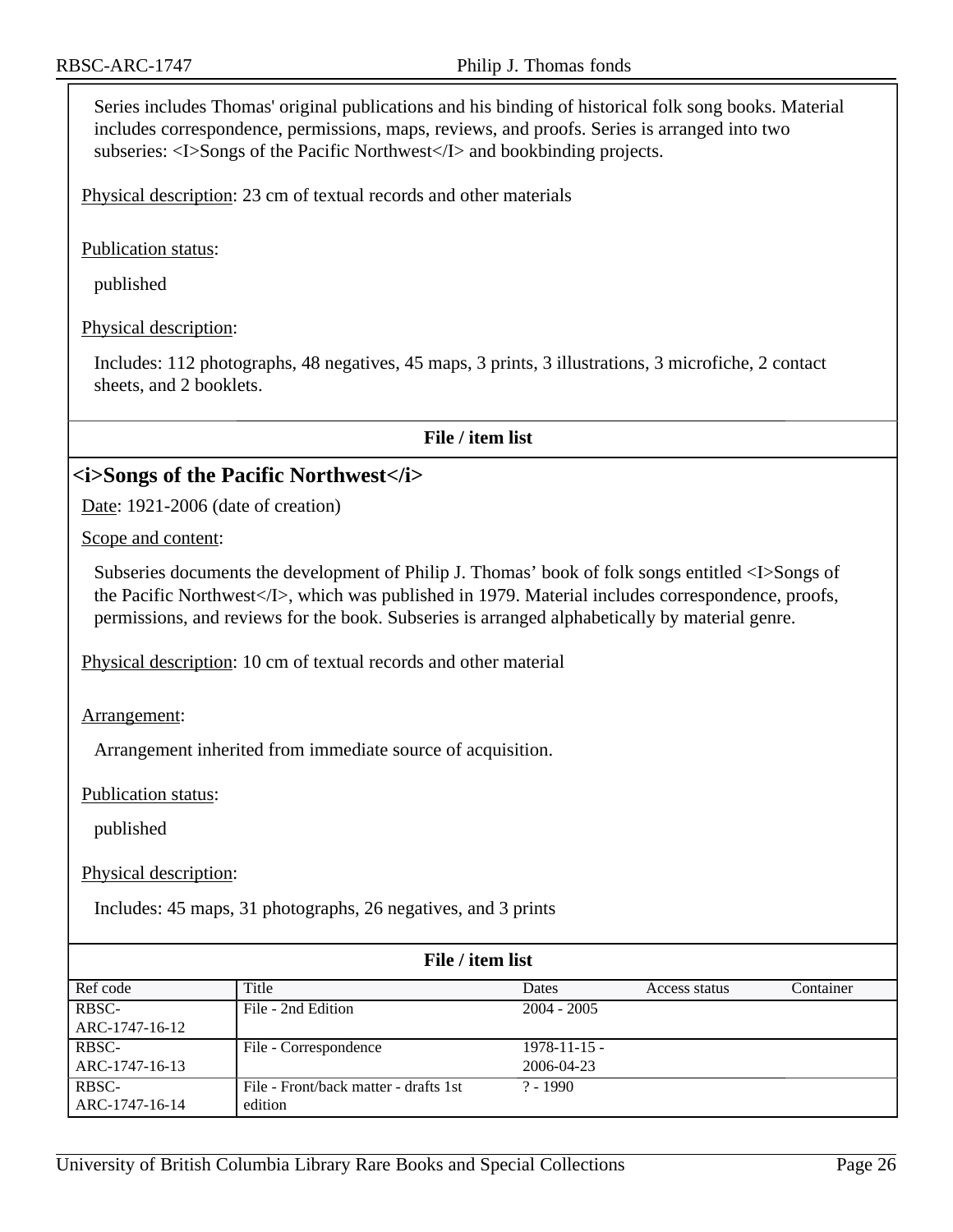Philip J. Thomas fonds

| RBSC-          | File - Holders of Songs of the Pacific | 1998 - 2003        |
|----------------|----------------------------------------|--------------------|
| ARC-1747-16-15 | Northwest                              |                    |
| RBSC-          | File - Key words for index, 2nd ed.    | $[199-?]$          |
| ARC-1747-16-16 |                                        |                    |
| RBSC-          | File - Maps for 1st ed.                | $[197-]$           |
| ARC-1747-16-17 |                                        |                    |
| RBSC-          | File - Permissions                     | $1977 - 05 - 12$ - |
| ARC-1747-16-18 |                                        | 1978-01-26         |
| RBSC-          | File - Pre-publication letters         | 1979-01-08 -       |
| ARC-1747-16-19 |                                        | 1979-02-12         |
| RBSC-          | File - Reviews and promo               | $1979 - 01 - 08$ - |
| ARC-1747-16-20 |                                        | 1980-10            |
| RBSC-          | File - Lyrics and correspondence       | 1921 - 1970        |
| ARC-1747-16-21 |                                        |                    |
| RBSC-          | File - Songs of the Pacific Northwest  | $[199-?]-2005$     |
| ARC-1747-24-02 | layout material                        |                    |
| RBSC-          | File - Songs of the Pacific Northwest  | 1943-1972          |
| ARC-1747-20-10 | Materials                              |                    |
| RBSC-          | File - Cassette of Three Songs by Phil | $[197-?]$          |
| ARC-1747-23-13 | Thomas                                 |                    |

## <span id="page-26-0"></span>**Book binding projects**

Date: [196-?]-2004 (date of creation)

Scope and content:

Subseries contains copies of books Thomas found during his research which he then had bound. The majority of books deal with folk music, while others focus on labour disputes in British Columbia. Note that this series does not include <I>Songs of the Pacific Northwest</I>. Material includes proofs, copies, and notes. Subseries is arranged alphabetically according to book title.

Physical description: 13 cm of textual records and other material

#### Arrangement:

Arrangement inherited from immediate source of acquisition with the exception of the "Folk Dancing book photocopies" file which was among festival material at the time of acquisition.

Publication status:

published

Physical description:

Includes: 81 photographs, 22 negatives, 3 illustrations, 3 microfiches, 2 contact sheets, and 2 booklets

| File / item list        |                                        |           |               |           |
|-------------------------|----------------------------------------|-----------|---------------|-----------|
| Ref code                | Title                                  | Dates     | Access status | Container |
| RBSC-<br>ARC-1747-17-01 | File - Anecdotes of Fifteen Gentlemen  | [2004?]   |               |           |
| RBSC-<br>ARC-1747-17-02 | File - Ballads and Songs of Lancashire | $[200-?]$ |               |           |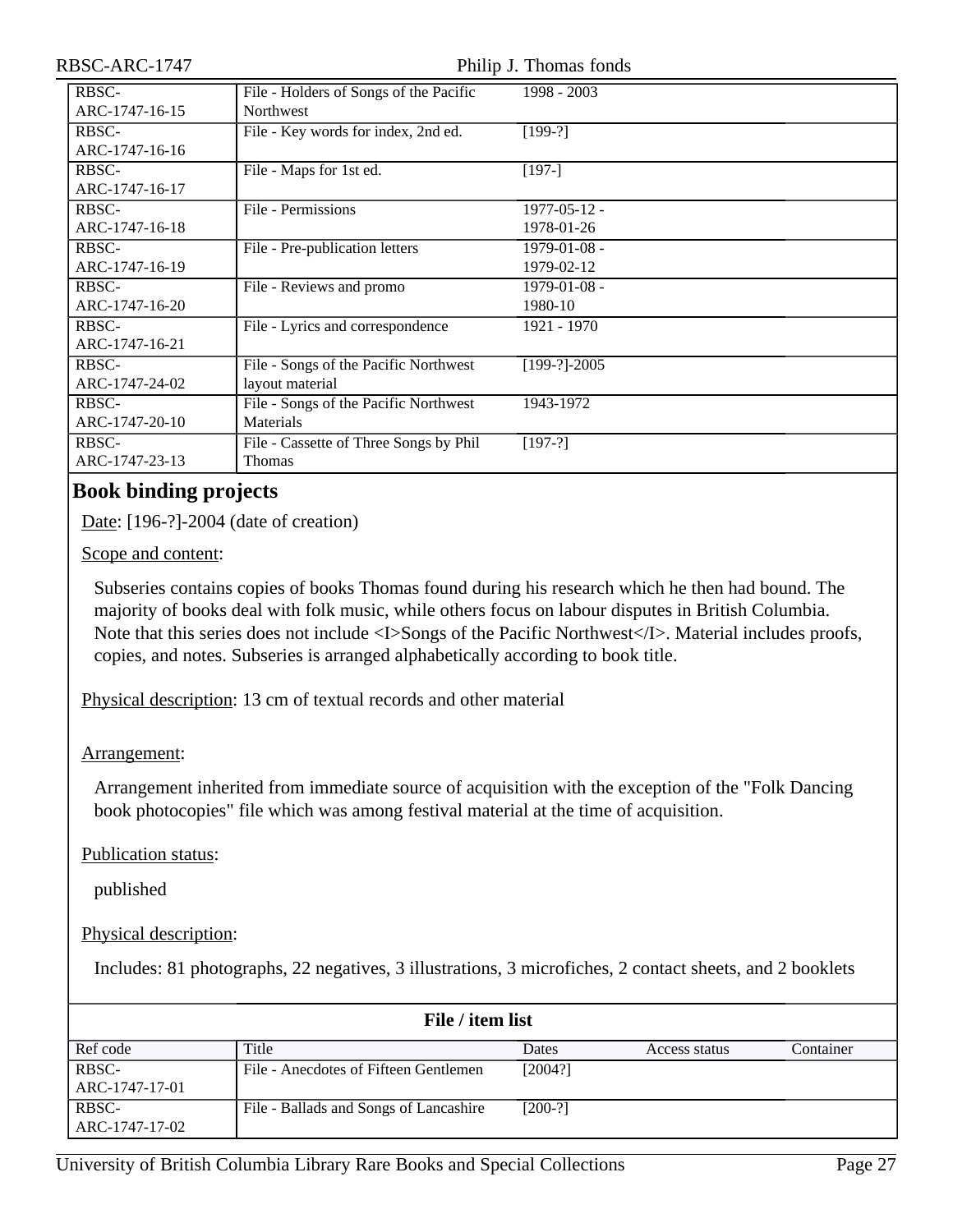<span id="page-27-0"></span>

| RBSC-ARC-1747  | Philip J. Thomas fonds                   |                   |  |  |
|----------------|------------------------------------------|-------------------|--|--|
| RBSC-          | File - Bandicoot Ballads                 | $[200-?]$         |  |  |
| ARC-1747-17-03 |                                          |                   |  |  |
| RBSC-          | File - Binding projects - miscellaneous  | $[199-?]$         |  |  |
| ARC-1747-17-04 |                                          |                   |  |  |
| RBSC-          | File - The Canadian Orange Minstrel      | $[199-?]$         |  |  |
| ARC-1747-17-05 |                                          |                   |  |  |
| RBSC-          | File - Caledonian Musical Repository     | $[199-?]$         |  |  |
| ARC-1747-17-06 |                                          |                   |  |  |
| RBSC-          | File - Camp Fire Songs                   | $[199-?]$         |  |  |
| ARC-1747-17-07 |                                          |                   |  |  |
| RBSC-          | File - Canadian Orange Hymnal            | $[199-?]$         |  |  |
| ARC-1747-17-08 |                                          |                   |  |  |
| RBSC-          | File - Freedom's Songster                | $[199-?]$         |  |  |
| ARC-1747-17-09 |                                          |                   |  |  |
| RBSC-          | File - Labour Trouble in Nanaimo         | $[199-?]$         |  |  |
| ARC-1747-17-10 | District                                 |                   |  |  |
| RBSC-          | File - The Most Popular Home Songs       | $[199-?]$         |  |  |
| ARC-1747-17-11 |                                          |                   |  |  |
| RBSC-          | File - Nursery Rhymes and Country        | $[199-?]$         |  |  |
| ARC-1747-17-12 | Songs                                    |                   |  |  |
| RBSC-          | File - Of Bites and Ballads              | $[199-?]$         |  |  |
| ARC-1747-17-13 |                                          |                   |  |  |
| RBSC-          | File - Revolutionary Rhymes and Songs    | [2003?]           |  |  |
| ARC-1747-17-14 | for Socialists                           |                   |  |  |
| RBSC-          | File - Songs for Socialists              | $[199-?]$         |  |  |
| ARC-1747-17-15 |                                          |                   |  |  |
| RBSC-          | File - Sawney's Letters 1869             | $[199-?]$         |  |  |
| ARC-1747-17-16 |                                          |                   |  |  |
| RBSC-          | File - Sawney's Letters and Cariboo      | $[197-?]$         |  |  |
| ARC-1747-17-17 | Rhymes                                   |                   |  |  |
| RBSC-          | File - Cariboo Song photos               | $[199-?]$         |  |  |
| ARC-1747-18-01 |                                          |                   |  |  |
| RBSC-          | File - Miscellaneous Sawney Material     | $[199-?]$         |  |  |
| ARC-1747-18-02 |                                          |                   |  |  |
| RBSC-          | File - Sawney's Letters and Cariboo      | $[196-?]-[199-?]$ |  |  |
| ARC-1747-18-03 | Rhymes (1869) - Binder material          |                   |  |  |
| RBSC-          | File - Sawney's Letters and Cariboo      | $[199-?]$         |  |  |
| ARC-1747-18-04 | Rhymes - booklet                         |                   |  |  |
| RBSC-          | File - Cariboo Songs photos 1869         | $[199-?]$         |  |  |
| ARC-1747-18-05 |                                          |                   |  |  |
| RBSC-          | File - Social Hymns of Brotherhood and   | $[199-?]$         |  |  |
| ARC-1747-18-06 | Aspiration                               |                   |  |  |
| RBSC-          | File - Songs of Sea Labour - Paste ups   | $[199-?]$         |  |  |
| ARC-1747-18-07 |                                          |                   |  |  |
| RBSC-          | File - Songs of Sea Labour - one-sided   | $[199-?]$         |  |  |
| ARC-1747-18-08 | set                                      |                   |  |  |
| RBSC-          | File - Upper Canada Hymn Book            | $[199-?]$         |  |  |
| ARC-1747-18-09 |                                          |                   |  |  |
| RBSC-          | File - Folk Dancing book photocopies     | $[199-?]$         |  |  |
| ARC-1747-24-11 |                                          |                   |  |  |
|                |                                          |                   |  |  |
|                | <b>Folk Song Societies and Festivals</b> |                   |  |  |
|                | Date: 1963-2011 (date of creation)       |                   |  |  |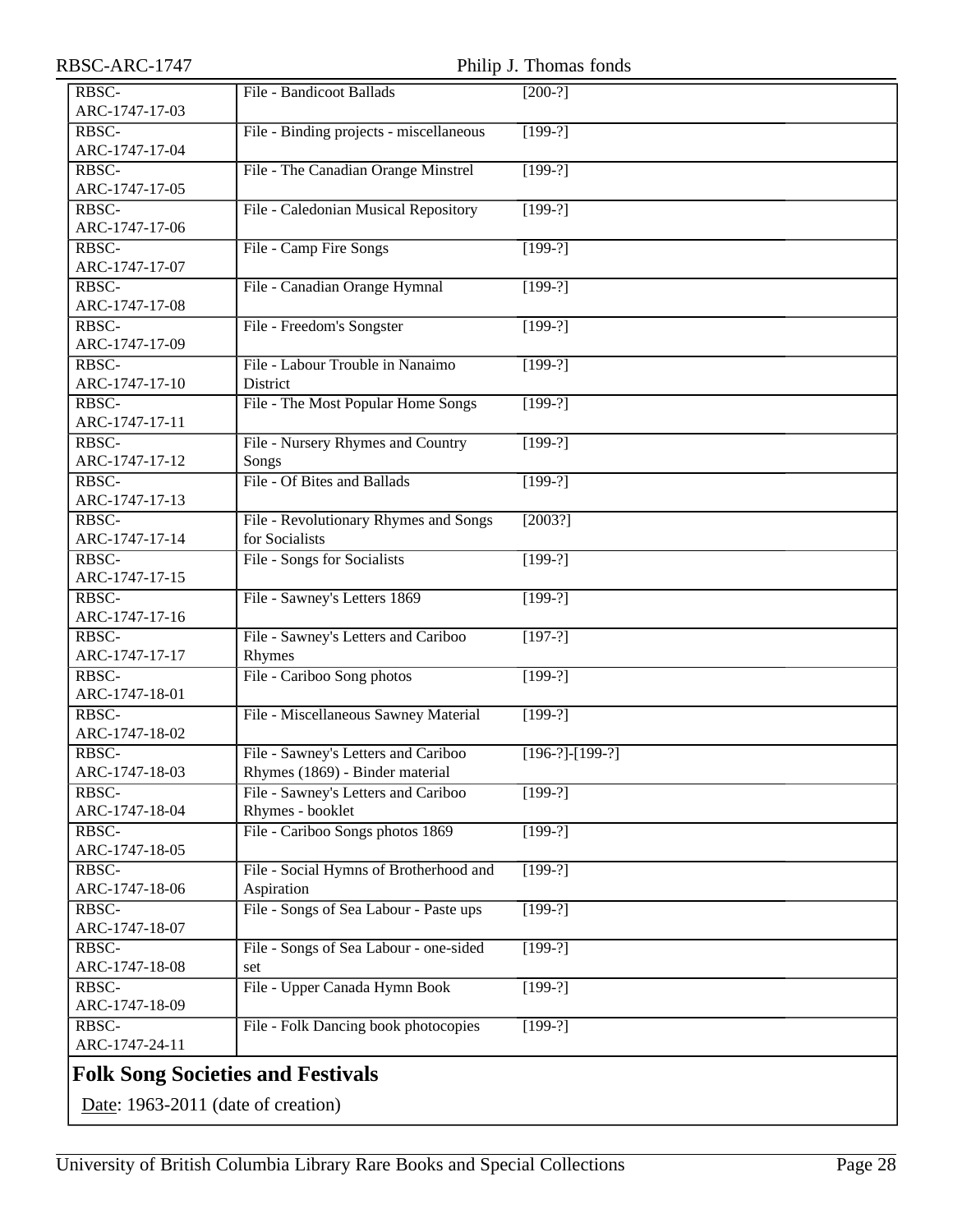#### Scope and content:

This series includes materials on various folk music and song societies, festivals, and events that Philip J. Thomas was involved with. The majority of the series consists of correspondence and promotional material.

Physical description: 53 cm of textual records

13 posters

8 photographs

#### Arrangement:

Series is arranged alphabetically according to society or event name.

#### Publication status:

published

| File / item list   |                                          |              |               |           |
|--------------------|------------------------------------------|--------------|---------------|-----------|
| Ref code           | Title                                    | <b>Dates</b> | Access status | Container |
| RBSC-              | File - British Columbia Folklore Society | 1995-2002    |               |           |
| ARC-1747-33-07     | ( Folder 1 of 4)                         |              |               |           |
| RBSC-ARC-1747-34-1 | File - British Columbia Folklore Society | 1995-2002    |               |           |
|                    | (Folder 2 of 4)                          |              |               |           |
| RBSC-ARC-1747-34-2 | File - British Columbia Folklore Society | 1995-2002    |               |           |
|                    | (Folder 3 of 4)                          |              |               |           |
| RBSC-ARC-1747-34-3 | File - British Columbia Folklore Society | 1995-2002    |               |           |
|                    | $( \text{Folder } 4 \text{ of } 4 )$     |              |               |           |
| RBSC-              | File - Cityfest                          | 1999         |               |           |
| ARC-1747-27-06     |                                          |              |               |           |
| RBSC-              | File - CSFM - AGM's                      | 1977-2001    |               |           |
| ARC-1747-27-03     |                                          |              |               |           |
| RBSC-              | File - CSTM/SCTM                         | 1987-1997    |               |           |
| ARC-1747-27-04     |                                          |              |               |           |
| RBSC-              | File - CSTM Correspondence               | 1963-2004    |               |           |
| ARC-1747-29-03     |                                          |              |               |           |
| RBSC-              | File - CSTM - Mail Order                 | 1978-2000    |               |           |
| ARC-1747-27-05     |                                          |              |               |           |
| RBSC-              | File - CSTM Miscellaneous 01             | 1974-1994    |               |           |
| ARC-1747-29-01     |                                          |              |               |           |
| RBSC-              | File - CSTM Miscellaneous 02             | 1978-1990    |               |           |
| ARC-1747-29-02     |                                          |              |               |           |
| RBSC-              | File - English Folk Dance and Song       | 1978-1996    |               |           |
| ARC-1747-25-19     | Society - EFDSS                          |              |               |           |
| RBSC-              | File - Festivals B.C. and Northwest      | 1984-1999    |               |           |
| ARC-1747-27-09     |                                          |              |               |           |
| RBSC-              | File - Folk Alliance                     | 1989-2000    |               |           |
| ARC-1747-25-20     |                                          |              |               |           |
| RBSC-              | File - Folk Festivals Not Vancouver      | 1963-1996    |               |           |
| ARC-1747-27-10     |                                          |              |               |           |